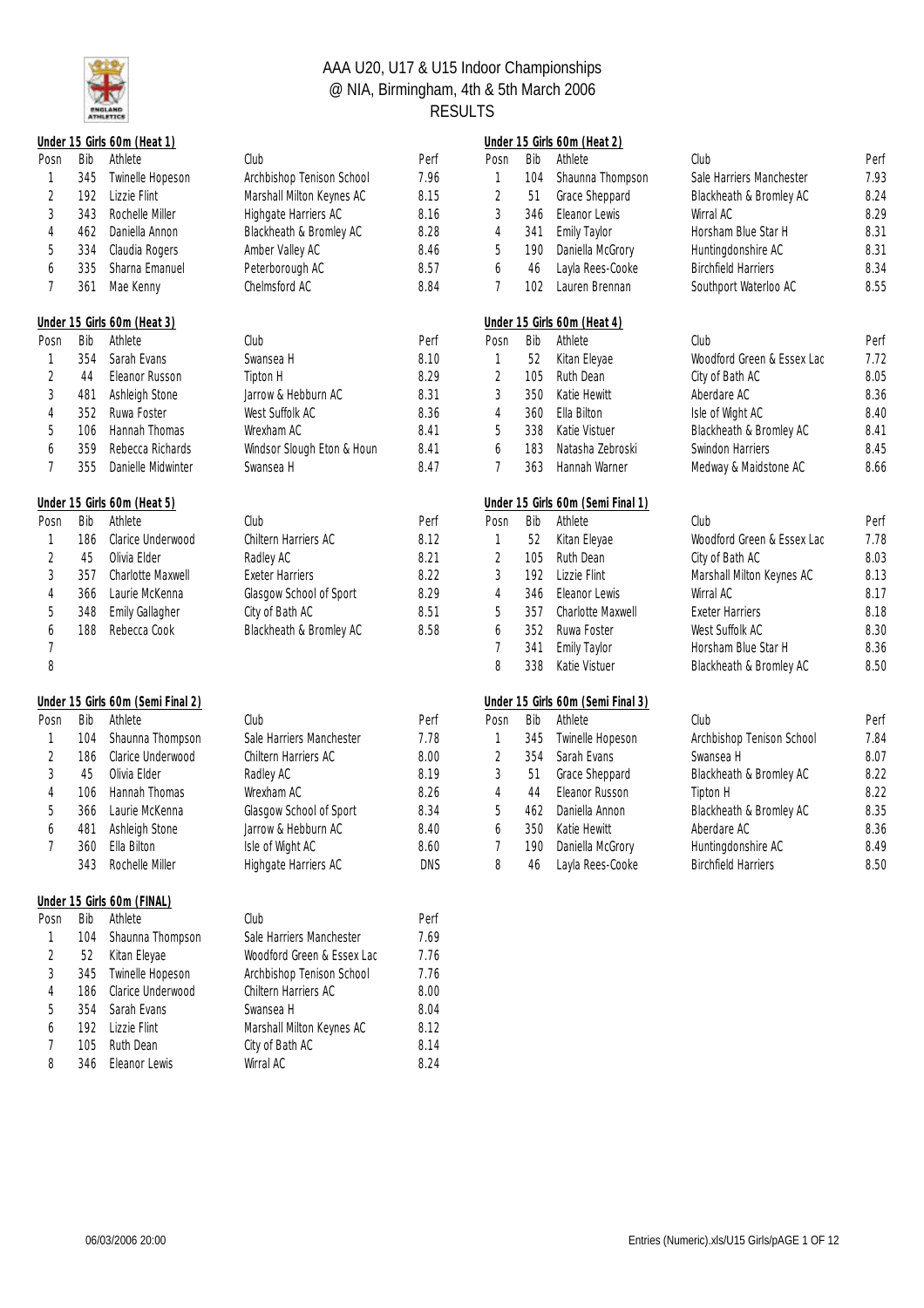

|                |      | Under 15 Girls 200m (Heat 1)       |                            |          |                |      | Under 15 Girls 200m (Heat 2)       |                           |                     |
|----------------|------|------------------------------------|----------------------------|----------|----------------|------|------------------------------------|---------------------------|---------------------|
| Posn           | Bib  | Athlete                            | Club                       | Perf     | Posn           | Bib  | Athlete                            | Club                      | Peri                |
| 1              | 104  | Shaunna Thompson                   | Sale Harriers Manchester   | 25.15    | 1              | 345  | Twinelle Hopeson                   | Archbishop Tenison School | 25.88               |
| 2              | 102  | Lauren Brennan                     | Southport Waterloo AC      | 26.34    | 2              | 51   | Grace Sheppard                     | Blackheath & Bromley AC   | 26.75               |
| 3              | 187  | Harriet Ball                       | Peterborough AC            | 26.78    | 3              | 49   | Catrin Atkins                      | City of Bath AC           | 26.95               |
| $\overline{4}$ | 341  | <b>Emily Taylor</b>                | Horsham Blue Star H        | 27.26    | 4              | 462  | Daniella Annon                     | Blackheath & Bromley AC   | $27.4$ <sup>*</sup> |
| 5              | 335  | Sharna Emanuel                     | Peterborough AC            | 28.37    | 5              | 334  | Claudia Rogers                     | Amber Valley AC           | 27.93               |
|                |      | Under 15 Girls 200m (Heat 3)       |                            |          |                |      | Under 15 Girls 200m (Heat 4)       |                           |                     |
| Posn           | Bib  | Athlete                            | Club                       | Perf     | Posn           | Bib  | Athlete                            | Club                      | Peri                |
| 1              | 48   | Kathryn Colwell                    | North Down AC              | 26.50    | 1              | 351  | <b>Brigid Eades</b>                | Newport Harriers          | 26.29               |
| 2              | 350  | Katie Hewitt                       | Aberdare AC                | 27.64    | 2              | 45   | Olivia Elder                       | Radley AC                 | 27.19               |
| 3              | 53   | Sophie Clark                       | <b>Birchfield Harriers</b> | 27.73    | $\sqrt{3}$     | 339  | Rhiannon Goodman                   | Bedford & County AC       | 27.68               |
| $\overline{4}$ | 363  | Hannah Warner                      | Medway & Maidstone AC      | 29.00    | $\overline{4}$ | 44   | Eleanor Russon                     | Tipton H                  | 27.73               |
|                | 50   | <b>Becky Lister</b>                | Bedford & County AC        | Disq     | 5              |      |                                    |                           |                     |
|                |      | Under 15 Girls 200m (Semi Final 1) |                            |          |                |      | Under 15 Girls 200m (Semi Final 2) |                           |                     |
| Posn           | Bib  | Athlete                            | Club                       | Perf     | Posn           | Bib  | Athlete                            | Club                      | Peri                |
| 1              | 104  | Shaunna Thompson                   | Sale Harriers Manchester   | 25.61    | 1              | 345  | Twinelle Hopeson                   | Archbishop Tenison School | 25.35               |
| 2              | 48   | Kathryn Colwell                    | North Down AC              | 26.24    | 2              | 351  | <b>Brigid Eades</b>                | Newport Harriers          | 25.76               |
| 3              | 102  | Lauren Brennan                     | Southport Waterloo AC      | 26.61    | 3              | 51   | Grace Sheppard                     | Blackheath & Bromley AC   | 26.93               |
| $\overline{4}$ | 187  | Harriet Ball                       | Peterborough AC            | 27.53    | $\overline{4}$ | 49   | Catrin Atkins                      | City of Bath AC           | 27.14               |
| 5              | 350  | Katie Hewitt                       | Aberdare AC                | 27.87    | 5              | 45   | Olivia Elder                       | Radley AC                 | $27.2^{4}$          |
|                |      | Under 15 Girls 200m (FINAL)        |                            |          |                |      |                                    |                           |                     |
| Posn           | Bib  | Athlete                            | Club                       | Perf     |                |      |                                    |                           |                     |
| 1              | 345  | Twinelle Hopeson                   | Archbishop Tenison School  | 24.88    |                |      |                                    |                           |                     |
| 2              | 104  | Shaunna Thompson                   | Sale Harriers Manchester   | 25.08    |                |      |                                    |                           |                     |
| $\sqrt{3}$     | 351  | <b>Brigid Eades</b>                | Newport Harriers           | 26.00    |                |      |                                    |                           |                     |
| 4              | 48   | Kathryn Colwell                    | North Down AC              | 26.59    |                |      |                                    |                           |                     |
| 5              | 102  | Lauren Brennan                     | Southport Waterloo AC      | 26.90    |                |      |                                    |                           |                     |
|                |      | Under 15 Girls 800m (Heat 1)       |                            |          |                |      | Under 15 Girls 800m (Heat 2)       |                           |                     |
| Posn           | Bib  | Athlete                            | Club                       | Perf     | Posn           | Bib  | Athlete                            | Club                      | Peri                |
| 1              |      | 1017 Jessica Hicks                 | Gloucester AC              | 02:22.78 | 1              | 742  | Alexandra Turner                   | Amber Valley AC           | 02:20.93            |
| 2              | 879  | Maisie Bonney                      | Hyndburn AC                | 02:24.62 | $\overline{2}$ | 743  | Abbie Vernon                       | Rotherham Harriers & AC   | 02:22.65            |
| 3              | 746  | Laura Burke                        | Windsor Slough Eton & Houn | 02:25.83 | 3              | 1019 | Georgia Milton                     | Mansfield H               | 02:23.90            |
| $\overline{4}$ | 1021 | Christie Childs                    | Mansfield H                | 02:28.66 | 4              | 846  | Sophie Paterson                    | Croydon H                 | 02:25.74            |
| 5              |      | 1158 Brittany Smith                | Worcester AC               | 02:58.62 |                |      |                                    |                           |                     |
|                |      | Under 15 Girls 800m (FINAL)        |                            |          |                |      |                                    |                           |                     |
| Posn           | Bib  | Athlete                            | Club                       | Perf     |                |      |                                    |                           |                     |
| 1              | 742  | Alexandra Turner                   | Amber Valley AC            | 02:16.93 |                |      |                                    |                           |                     |
| 2              | 1019 | Georgia Milton                     | Mansfield H                | 02:19.72 |                |      |                                    |                           |                     |
| 3              | 1017 | Jessica Hicks                      | Gloucester AC              | 02:19.74 |                |      |                                    |                           |                     |
| 4              | 879  | Maisie Bonney                      | Hyndburn AC                | 02:19.78 |                |      |                                    |                           |                     |
| 5              | 743  | Abbie Vernon                       | Rotherham Harriers & AC    | 02:20.24 |                |      |                                    |                           |                     |
| 6              | 846  | Sophie Paterson                    | Croydon H                  | 02:38.71 |                |      |                                    |                           |                     |
|                |      | Under 15 Girls 60mH (Heat 1)       |                            |          |                |      | Under 15 Girls 60mH (Heat 2)       |                           |                     |
| Posn           | Bib  | Athlete                            | Club                       | Perf     | Posn           | Bib  | Athlete                            | Club                      | Peri                |
| 1              | 357  | Charlotte Maxwell                  | <b>Exeter Harriers</b>     | 9.33     | 1              | 368  | Chanel Taite                       | <b>Brunel Juniors</b>     | 9.25                |
| 2              | 190  | Daniella McGrory                   | Huntingdonshire AC         | 9.34     | $\overline{2}$ | 344  | Rachel Davies                      | Bridgend AC               | 9.67                |
| 3              | 337  | Sophie Bell-Morgan                 | Liverpool Harriers & AC    | 9.81     | 3              | 103  | Sarah Glanvill                     | Colchester & Tendering AC | 9.83                |
| 4              | 364  | Faye Williams                      | Windsor Slough Eton & Houn | 9.84     | 4              | 340  | Rebecca Hirst                      | Barnsley Athletic Club    | 9.90                |
| 5              | 189  | Sophie Meakin                      | Rugby & Northampton AC     | 10.26    | 5              | 334  | Claudia Rogers                     | Amber Valley AC           | 10.12               |
| 6              |      |                                    |                            |          | 6              | 339  | Rhiannon Goodman                   | Bedford & County AC       | 12.25               |

|      |     | Under 15 Girls 200m (Heat 1)       |                            |       |      |     | Under 15 Girls 200m (Heat 2)       |                           |       |
|------|-----|------------------------------------|----------------------------|-------|------|-----|------------------------------------|---------------------------|-------|
| Posn | Bib | Athlete                            | Club                       | Perf  | Posn | Bib | Athlete                            | Club                      | Perf  |
|      | 104 | Shaunna Thompson                   | Sale Harriers Manchester   | 25.15 |      | 345 | Twinelle Hopeson                   | Archbishop Tenison School | 25.88 |
|      | 102 | Lauren Brennan                     | Southport Waterloo AC      | 26.34 |      | 51  | Grace Sheppard                     | Blackheath & Bromley AC   | 26.75 |
|      | 187 | Harriet Ball                       | Peterborough AC            | 26.78 |      | 49  | Catrin Atkins                      | City of Bath AC           | 26.95 |
| 4    | 341 | <b>Emily Taylor</b>                | Horsham Blue Star H        | 27.26 | 4    | 462 | Daniella Annon                     | Blackheath & Bromley AC   | 27.41 |
| 5.   | 335 | Sharna Emanuel                     | Peterborough AC            | 28.37 | 5    | 334 | Claudia Rogers                     | Amber Valley AC           | 27.93 |
|      |     | Under 15 Girls 200m (Heat 3)       |                            |       |      |     | Under 15 Girls 200m (Heat 4)       |                           |       |
| Posn | Bib | Athlete                            | Club                       | Perf  | Posn | Bib | Athlete                            | Club                      | Perf  |
|      | 48  | Kathryn Colwell                    | North Down AC              | 26.50 |      | 351 | <b>Brigid Eades</b>                | Newport Harriers          | 26.29 |
|      | 350 | Katie Hewitt                       | Aberdare AC                | 27.64 |      | 45  | Olivia Flder                       | Radley AC                 | 27.19 |
| 3    | 53  | Sophie Clark                       | <b>Birchfield Harriers</b> | 27.73 |      | 339 | Rhiannon Goodman                   | Bedford & County AC       | 27.68 |
| 4    | 363 | Hannah Warner                      | Medway & Maidstone AC      | 29.00 | 4    | 44  | Eleanor Russon                     | Tipton H                  | 27.73 |
|      | 50  | <b>Becky Lister</b>                | Bedford & County AC        | Disa  | 5    |     |                                    |                           |       |
|      |     | Under 15 Girls 200m (Semi Final 1) |                            |       |      |     | Under 15 Girls 200m (Semi Final 2) |                           |       |
|      |     |                                    |                            |       |      |     |                                    |                           |       |

| Sale Harriers Manchester<br>Archbishop Tenison School<br>104 Shaunna Thompson<br>Twinelle Hopeson<br>25.61<br>345<br>48 Kathryn Colwell<br>North Down AC<br>26.24<br>Brigid Eades<br>Newport Harriers<br>351<br>Southport Waterloo AC<br>Blackheath & Bromley AC<br>Grace Sheppard<br>102 <sub>1</sub><br>Lauren Brennan<br>26.61<br>-51<br>Peterborough AC<br>Harriet Ball<br>27.53<br>Catrin Atkins<br>City of Bath AC<br>187<br>49<br>Katie Hewitt<br>Aberdare AC<br>27.87<br>Olivia Flder<br>Radley AC<br>350<br>45 | ารท | Bib | Athlete | Club | Pert | Posn | Bib. | Athlete | Club | Pert  |
|-------------------------------------------------------------------------------------------------------------------------------------------------------------------------------------------------------------------------------------------------------------------------------------------------------------------------------------------------------------------------------------------------------------------------------------------------------------------------------------------------------------------------|-----|-----|---------|------|------|------|------|---------|------|-------|
|                                                                                                                                                                                                                                                                                                                                                                                                                                                                                                                         |     |     |         |      |      |      |      |         |      | 25.35 |
|                                                                                                                                                                                                                                                                                                                                                                                                                                                                                                                         |     |     |         |      |      |      |      |         |      | 25.76 |
|                                                                                                                                                                                                                                                                                                                                                                                                                                                                                                                         |     |     |         |      |      |      |      |         |      | 26.93 |
|                                                                                                                                                                                                                                                                                                                                                                                                                                                                                                                         |     |     |         |      |      |      |      |         |      | 27.14 |
|                                                                                                                                                                                                                                                                                                                                                                                                                                                                                                                         |     |     |         |      |      |      |      |         |      | 27.21 |

#### **Under 15 Girls 800m (Heat 1) Under 15 Girls 800m (Heat 2)**

| Posn Bib | Athlete              | Club                       | Perf     | Posn | Bib Athlete           | Club                    | Perf     |
|----------|----------------------|----------------------------|----------|------|-----------------------|-------------------------|----------|
|          | 1017 Jessica Hicks   | Gloucester AC              | 02:22.78 |      | 742 Alexandra Turner  | Amber Valley AC         | 02:20.93 |
|          | 879 Maisie Bonney    | Hvndburn AC                | 02:24.62 |      | 743 Abbie Vernon      | Rotherham Harriers & AC | 02:22.65 |
|          | 746 Laura Burke      | Windsor Slough Eton & Houn | 02:25.83 |      | 3 1019 Georgia Milton | Mansfield H             | 02:23.90 |
|          | 1021 Christie Childs | Mansfield H                | 02:28.66 |      | 846 Sophie Paterson   | Croydon H               | 02:25.74 |

|      |     | Under 15 Girls 60mH (Heat 1) |                            |       | Under 15 Girls 60mH (Heat 2) |      |                  |                           |       |
|------|-----|------------------------------|----------------------------|-------|------------------------------|------|------------------|---------------------------|-------|
| Posn | Bib | Athlete                      | Club                       | Perf  | Posn                         | Bib  | Athlete          | Club                      | Perf  |
|      | 357 | <b>Charlotte Maxwell</b>     | Exeter Harriers            | 9.33  |                              | 368  | Chanel Taite     | <b>Brunel Juniors</b>     | 9.25  |
|      | 190 | Daniella McGrory             | Huntingdonshire AC         | 9.34  |                              | 344  | Rachel Davies    | Bridgend AC               | 9.67  |
|      | 337 | Sophie Bell-Morgan           | Liverpool Harriers & AC    | 9.81  |                              | 103. | Sarah Glanvill   | Colchester & Tendering AC | 9.83  |
|      | 364 | Faye Williams                | Windsor Slough Eton & Houn | 9.84  |                              | 340  | Rebecca Hirst    | Barnsley Athletic Club    | 9.90  |
|      | 189 | Sophie Meakin                | Rugby & Northampton AC     | 10.26 | h                            | 334  | Claudia Rogers   | Amber Valley AC           | 10.12 |
|      |     |                              |                            |       |                              | 339  | Rhiannon Goodman | Bedford & County AC       | 12.25 |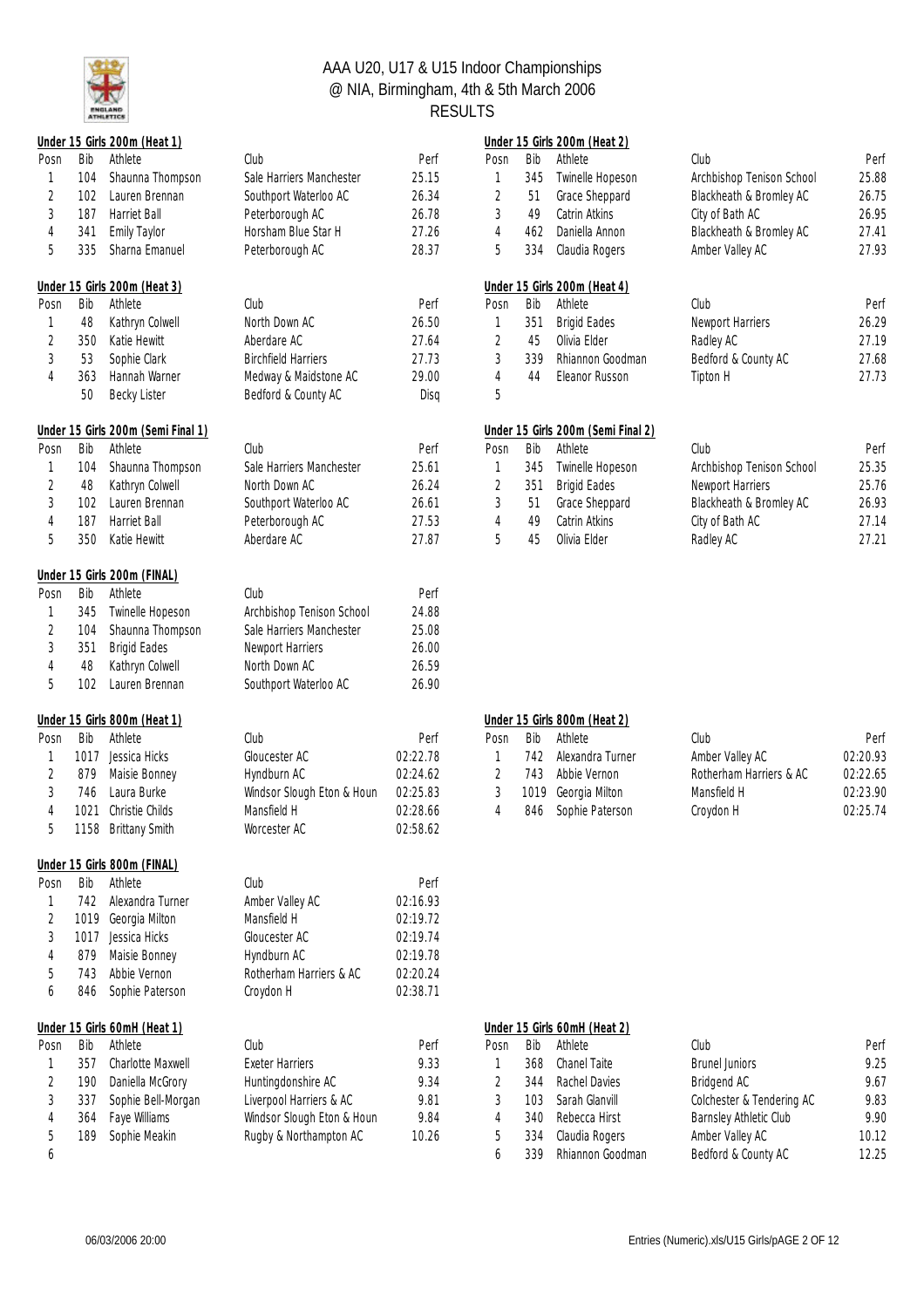

|                |      | Under 15 Girls 60mH (Heat 3) |                             |       |                |                     | Under 15 Girls 60mH (FINAL) |
|----------------|------|------------------------------|-----------------------------|-------|----------------|---------------------|-----------------------------|
| Posn           | Bib  | Athlete                      | Club                        | Perf  | Posn           | Bib                 | Athlete                     |
| 1              | 47   | Emma Komocki                 | Amber Valley AC             | 9.34  | 1              | 368                 | Chanel Taite                |
| $\overline{2}$ | 370  | Lucy Jones                   | Kingston AC & Poly Harriers | 9.64  | $\overline{2}$ | 190                 | Daniella McGro              |
| 3              | 347  | Roanna Hamilton              | Invicta East Kent AC        | 9.66  | 3              | 357                 | Charlotte Maxw              |
| 4              | 358  | Natasha Stevens              | City of Stoke AC            | 9.71  | 4              | 47                  | Emma Komock                 |
| 5              | 482  | Natasha Davis                | Chelmsford AC               | 9.86  | 5              | 344                 | Rachel Davies               |
| 6              | 481  | Ashleigh Stone               | Jarrow & Hebburn AC         | 10.10 | 6              | 347                 | Roanna Hamilto              |
|                |      |                              |                             |       | 7              | 370                 | Lucy Jones                  |
|                |      | Under 15 Girls HIGH JUMP     |                             |       | 8              | 358                 | Natasha Stever              |
| Posn           | Bib  | Athlete                      | Club                        | Perf  |                |                     |                             |
| 1              | 1184 | Klara Abelova                | Slovakia                    | 1.67  |                | Under 15 Girls SHOT |                             |
| $\overline{2}$ | 1012 | Hannah Dickson               | Blackpool & Fylde AC        | 1.61  | Posn           | Bib                 | Athlete                     |
| $3=$           | 1010 | Emma Buckett                 | Winchester & District AC    | 1.61  | 1              | 692                 | Clare Fitzgerald            |
| $3=$           | 353  | Chloe Galloway               | Woodford Green & Essex Lac  | 1.61  | $\overline{2}$ | 1121                | Laura Baker                 |
| $3=$           | 687  | Jessica Matthews             | Blackheath & Bromley AC     | 1.61  | 3              | 1018                | Toni Wells                  |
| $6 =$          | 694  | Hannah Frith                 | Bedford & County AC         | 1.58  | 4              | 877                 | Ellie Rhodes                |
| $6=$           | 688  | Katarina Thompson            | Liverpool Harriers & AC     | 1.58  | 5              | 1020                | Rachel Perry                |
| 8              | 770  | <b>Jill Brooks</b>           | Falkirk Victoria H          | 1.58  |                |                     |                             |
| 9              | 106  | Hannah Thomas                | Wrexham AC                  | 1.58  |                |                     | Under 15 Girls LONG JUMP    |
| 10             | 368  | <b>Chanel Taite</b>          | <b>Brunel Juniors</b>       | 1.58  | Posn           | Bib                 | Athlete                     |
| 11             | 1013 | Emma Nightingale             | Cornwall AC                 | 1.55  | 1              | 696                 | Lisa Sabel                  |
| 12             | 690  | Zoey Phillips                | <b>Nuneaton Harriers</b>    | 1.55  | $\mathfrak{D}$ | 770                 | <b>Jill Brooks</b>          |
| $13=$          | 1008 | Josephine Barrow             | St Helens Sutton AC         | 1.50  | 3              | 687                 | Jessica Matthey             |
| $13=$          | 1009 | Helen Jones                  | City of Bath AC             | 1.50  | 4              | 1186                | Emma Spragg                 |
| $13=$          | 774  | Hannah Pearson               | Wolverhampton & Bilston AC  | 1.50  | 5              | 1015                | Isabel Rogers               |
| $16=$          | 1145 | Maria Harrington             | Ireland                     | 1.50  | 6              | 771                 | Natasha Lewis               |
| $16=$          | 1011 | Anne Rees                    | Stevenage & North Herts AC  | 1.50  | 7              | 47                  | Emma Komock                 |
| 18             | 1144 | India Sharp                  | South Shields Harriers & AC | 1.50  | 8              | 366                 | Laurie McKenn               |
| $19=$          | 356  | Samantha Fraser              | St Helens Sutton AC         | 1.45  |                |                     |                             |
| $19 =$         | 693  | Kelly Johnson                | Bedford & County AC         | 1.45  |                |                     |                             |
| 21             | 1120 | Zara Poulter                 | Liverpool Harriers & AC     | 1.45  |                |                     |                             |
| 22             | 365  | Jennifer Robinson            | <b>Exeter Harriers</b>      | 1.45  |                |                     |                             |
| 23             | 878  | Jemma Stevens                | Central AC                  | 1.40  |                |                     |                             |

|       |      | Under 15 Girls 60mH (Heat 3) |                             |       |                     |      | Under 15 Girls 60mH (FINAL) |                             |       |
|-------|------|------------------------------|-----------------------------|-------|---------------------|------|-----------------------------|-----------------------------|-------|
| Posn  | Bib  | Athlete                      | Club                        | Perf  | Posn                | Bib  | Athlete                     | Club                        | Perf  |
|       | 47   | Emma Komocki                 | Amber Valley AC             | 9.34  | 1                   | 368  | <b>Chanel Taite</b>         | <b>Brunel Juniors</b>       | 9.20  |
| 2     | 370  | Lucy Jones                   | Kingston AC & Poly Harriers | 9.64  | $\overline{2}$      | 190  | Daniella McGrory            | Huntingdonshire AC          | 9.28  |
| 3     | 347  | Roanna Hamilton              | Invicta Fast Kent AC        | 9.66  | 3                   | 357  | Charlotte Maxwell           | <b>Fxeter Harriers</b>      | 9.31  |
| 4     | 358  | Natasha Stevens              | City of Stoke AC            | 9.71  | 4                   | 47   | Emma Komocki                | Amber Valley AC             | 9.38  |
| 5     | 482  | Natasha Davis                | Chelmsford AC               | 9.86  | 5                   | 344  | Rachel Davies               | Bridgend AC                 | 9.53  |
| 6     | 481  | Ashleigh Stone               | Jarrow & Hebburn AC         | 10.10 | 6                   | 347  | Roanna Hamilton             | Invicta East Kent AC        | 9.57  |
|       |      |                              |                             |       | 7                   | 370  | Lucy Jones                  | Kingston AC & Poly Harriers | 9.68  |
|       |      | Under 15 Girls HIGH JUMP     |                             |       | 8                   | 358  | Natasha Stevens             | City of Stoke AC            | 9.76  |
| Posn  | Bib  | Athlete                      | Club                        | Perf  |                     |      |                             |                             |       |
|       | 1184 | Klara Abelova                | Slovakia                    | 1.67  | Under 15 Girls SHOT |      |                             |                             |       |
| 2     | 1012 | Hannah Dickson               | Blackpool & Fylde AC        | 1.61  | Posn                | Bib  | Athlete                     | Club                        | Perf  |
| $3=$  | 1010 | Emma Buckett                 | Winchester & District AC    | 1.61  | 1                   | 692  | Clare Fitzgerald            | Ireland                     | 12.31 |
| $3=$  | 353  | Chloe Galloway               | Woodford Green & Essex Lac  | 1.61  | 2                   | 1121 | Laura Baker                 | Wigan & Dist H AC           | 10.25 |
| $3 =$ | 687  | <b>Jessica Matthews</b>      | Blackheath & Bromley AC     | 1.61  | $\mathfrak{Z}$      | 1018 | Toni Wells                  | Swansea H                   | 10.06 |
| $6=$  | 694  | Hannah Frith                 | Bedford & County AC         | 1.58  | 4                   | 877  | Ellie Rhodes                | Huntingdonshire AC          | 9.59  |
| $6 =$ | 688  | Katarina Thompson            | Liverpool Harriers & AC     | 1.58  | 5                   | 1020 | Rachel Perry                | Dudley & Stourbridge H      | 9.53  |
| 8     | 770  | Jill Brooks                  | Falkirk Victoria H          | 1.58  |                     |      |                             |                             |       |
| 9     | 106  | Hannah Thomas                | Wrexham AC                  | 1.58  |                     |      | Under 15 Girls LONG JUMP    |                             |       |
| 10    | 368  | <b>Chanel Taite</b>          | <b>Brunel Juniors</b>       | 1.58  | Posn                | Bib  | Athlete                     | Club                        | Perf  |
| 11    | 1013 | Emma Nightingale             | Cornwall AC                 | 1.55  | 1                   | 696  | Lisa Sabel                  | Sale Harriers Manchester    | 5.38  |
| 12    | 690  | Zoey Phillips                | <b>Nuneaton Harriers</b>    | 1.55  | $\overline{2}$      | 770  | <b>Jill Brooks</b>          | Falkirk Victoria H          | 5.12  |
| $13=$ | 1008 | Josephine Barrow             | St Helens Sutton AC         | 1.50  | 3                   | 687  | Jessica Matthews            | Blackheath & Bromley AC     | 5.07  |
| $13=$ | 1009 | Helen Jones                  | City of Bath AC             | 1.50  | 4                   | 1186 | Emma Spragg                 | Solihull & Small Heath AC   | 4.94  |
| $13=$ | 774  | Hannah Pearson               | Wolverhampton & Bilston AC  | 1.50  | 5                   | 1015 | <b>Isabel Rogers</b>        | Cannock & Stafford AC       | 4.88  |
| $16=$ | 1145 | Maria Harrington             | Ireland                     | 1.50  | 6                   | 771  | Natasha Lewis               | City of Bath AC             | 4.85  |
| $16=$ | 1011 | Anne Rees                    | Stevenage & North Herts AC  | 1.50  | $\overline{7}$      | 47   | Emma Komocki                | Amber Valley AC             | 4.71  |
| 18    | 1144 | India Sharp                  | South Shields Harriers & AC | 1.50  | 8                   | 366  | Laurie McKenna              | Glasgow School of Sport     | 4.69  |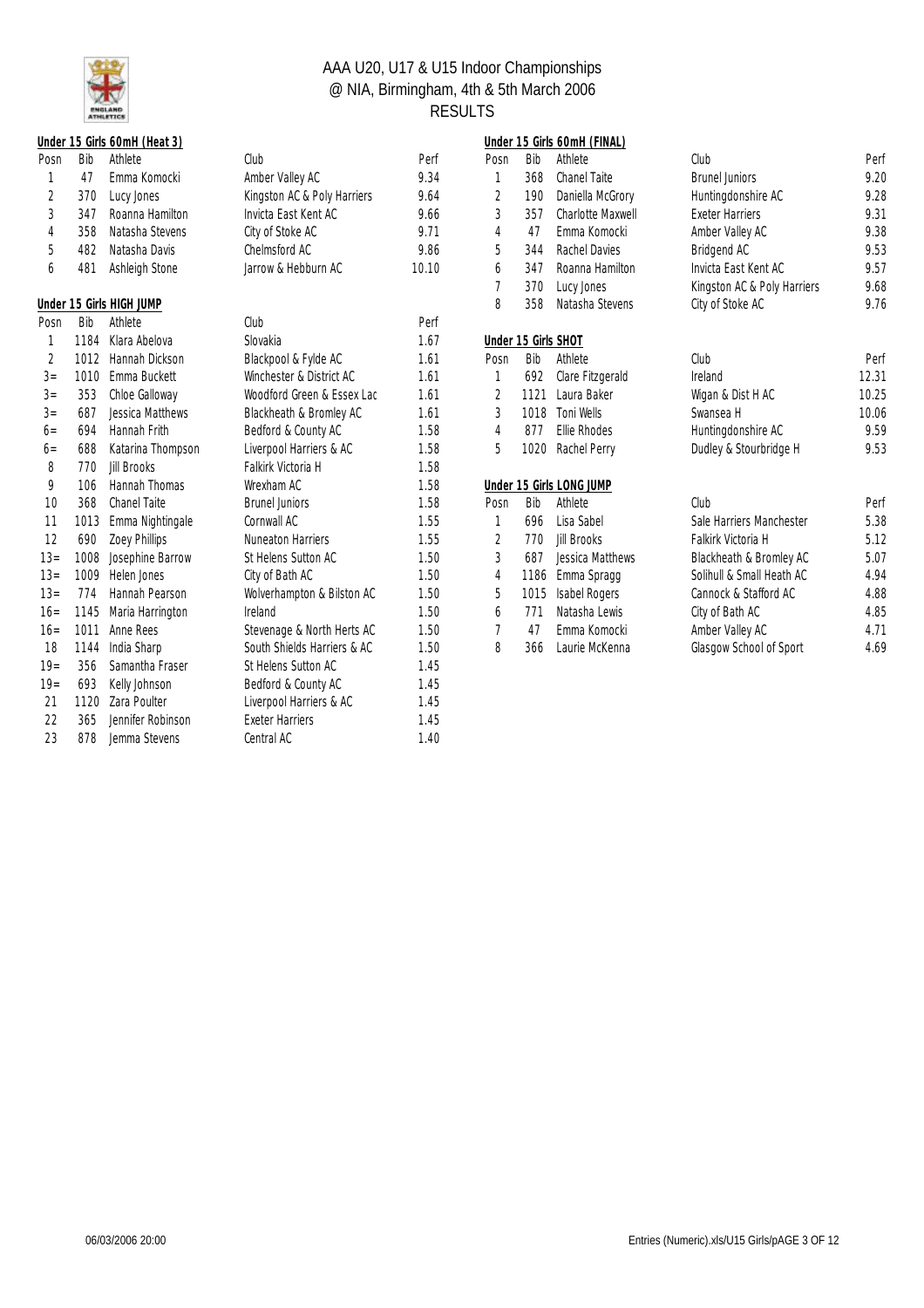

|                          |     | Under 17 Women 60m (Heat 1)       |                                        |      |                          |     | Under 17 Women 60m (Heat 2)       |                                        |      |
|--------------------------|-----|-----------------------------------|----------------------------------------|------|--------------------------|-----|-----------------------------------|----------------------------------------|------|
| Posn                     | Bib | Athlete                           | Club                                   | Perf | Posn                     | Bib | Athlete                           | Club                                   | Perf |
| 1                        | 170 | Asha Philip                       | Newham & Essex Beagles AC              | 0.70 | $\mathbf{1}$             | 371 | Serita Solomon                    | Blackheath & Bromley AC                | 7.82 |
| $\sqrt{2}$               | 118 | Niamh Whelan                      | Ireland                                | 7.83 | $\overline{c}$           | 311 | Kelly Denyer                      | Worthing & District H                  | 8.03 |
| $\sqrt{3}$               | 282 | Latoyia Maynard                   | Leeds City AC                          | 7.96 | 3                        | 73  | Alix Wilson                       | Falkirk Victoria H                     | 8.12 |
| $\overline{4}$           | 528 | Lenka Krsakova                    | Slovakia                               | 8.02 | 4                        | 284 | Jade Phillips                     | Herne Hill Harriers                    | 8.14 |
| 5                        | 260 | Rachel Giwa                       | <b>Ilford AC</b>                       | 8.03 | 5                        | 320 | <b>Vicky Sparks</b>               | <b>Preston Harriers</b>                | 8.17 |
| 6                        | 279 | Harriet Lucas                     | City of Norwich AC                     | 8.18 | 6                        | 172 | Pascha Burgoyne                   | Isle of Wight AC                       | 8.35 |
| $\overline{1}$           | 179 | Gladis Bitulu                     | <b>Brunel Juniors</b>                  | 8.31 | $\overline{\mathcal{I}}$ | 177 | Kate Brick                        | Wirral AC                              | 8.36 |
| 8                        | 321 | Kate Birks                        | Leicester Coritanian AC                | 8.57 | 8                        | 26  | Kimberley Gleeson                 | Guernsey Island AAC                    | 8.64 |
|                          |     | Under 17 Women 60m (Heat 3)       |                                        |      |                          |     | Under 17 Women 60m (Heat 4)       |                                        |      |
| Posn                     | Bib | Athlete                           | Club                                   | Perf | Posn                     | Bib | Athlete                           | Club                                   | Perf |
| 1                        | 332 | Chinedu Monye                     | Windsor Slough Eton & Houn             | 7.79 | $\mathbf{1}$             | 523 | Torema Dorsett                    | Enfield & Haringey AC                  | 7.73 |
| $\sqrt{2}$               | 293 | Robyn Rashford                    | Sale Harriers Manchester               | 7.87 | $\overline{2}$           | 291 | Rebekah Wilson                    | Sale Harriers Manchester               | 7.81 |
| $\sqrt{3}$               | 317 | Emily Mitchell                    | <b>Carmarthen Harriers</b>             | 7.89 | 3                        | 319 | Mica Nottingham                   | Preston Harriers                       | 8.01 |
| $\overline{4}$           | 302 | Hayley Darbyshire                 | Warrington AC                          | 8.22 | $\overline{4}$           | 62  | Laura Welsh                       | Gateshead Harriers                     | 8.24 |
| 5                        | 126 | Kimi Moncrieffe                   | <b>Birchfield Harriers</b>             | 8.22 | 5                        | 471 | Laura Samuel                      | Leicester Coritanian AC                | 8.27 |
| 6                        | 63  | Emma Hourd                        | Notts AC                               | 8.29 | 6                        | 295 | Becky Lawrence                    | Swindon Harriers                       | 8.28 |
| $\overline{1}$           | 116 | Sarah Harrison                    | Blackheath & Bromley AC                | 8.64 | $\overline{7}$           | 314 | Valerie Pereira                   | Singapore                              | 8.36 |
| 8                        | 298 | Christina Panteli                 | Leicester Coritanian AC                | 8.74 | 8                        | 122 | Emma Brown                        | Gateshead Harriers                     | 8.61 |
|                          |     | Under 17 Women 60m (Heat 5)       |                                        |      |                          |     | Under 17 Women 60m (Heat 6)       |                                        |      |
| Posn                     | Bib | Athlete                           | Club                                   | Perf | Posn                     | Bib | Athlete                           | Club                                   | Perf |
|                          |     |                                   |                                        |      |                          |     |                                   |                                        |      |
| $\mathbf{1}$             | 115 | Jennifer Taker                    | Trafford AC                            | 7.70 | $\mathbf{1}$             | 55  | Becky McLinden                    | Wirral AC                              | 7.93 |
| $\sqrt{2}$               | 468 | Habee Folami                      | Marshall Milton Keynes AC              | 7.73 | $\overline{2}$           | 72  | Clauderia Williams                | Ealing Southall & Middlesex            | 7.99 |
| $\overline{3}$           | 534 | Natasha Risman                    | Guildford & Goldaming AC               | 7.97 | 3                        | 71  | Marsha Charles                    | Ealing Southall & Middlesex            | 8.08 |
| $\overline{4}$           | 292 | Lyndsey North                     | Chelmsford AC                          | 8.22 | 4                        | 465 | Robyn St Luce Boyce               | Herne Hill Harriers                    | 8.11 |
| 5                        | 127 | Nicola Pearson                    | Gateshead Harriers                     | 8.24 | 5                        | 66  | Laura Henry                       | Halifax Harriers & AC                  | 8.29 |
| 6                        | 175 | Sophie Harriman                   | City of Norwich AC                     | 8.39 | 6                        | 174 | Charlotte MacKie                  |                                        | 8.33 |
| $\overline{1}$           | 488 | Alice Ramsey                      | South Shields Harriers & AC            | 8.44 | $\overline{7}$           | 472 | Hollie Lane                       | Medway & Maidstone AC<br>Radley AC     | 8.49 |
| 8                        | 286 | Rebecca Norris                    | Horwich RMI Harriers                   | 8.50 | 8                        | 487 | Gemma Standley                    | Thetford AC                            | 8.52 |
|                          |     |                                   |                                        |      | 9                        | 280 | Laura MacKie                      | Swindon Harriers                       | 8.58 |
|                          |     | Under 17 Women 60m (Semi Final 1) |                                        |      |                          |     | Under 17 Women 60m (Semi Final 2) |                                        |      |
| Posn                     | Bib | Athlete                           | Club                                   | Perf | Posn                     | Bib | Athlete                           | Club                                   | Perf |
| 1                        | 170 | Asha Philip                       | Newham & Essex Beagles AC              | 7.63 | 1                        | 291 | Rebekah Wilson                    | Sale Harriers Manchester               | 7.72 |
|                          | 468 | Habee Folami                      |                                        | 7.80 | $\overline{2}$           | 115 | Jennifer Taker                    |                                        | 7.73 |
| $\sqrt{2}$<br>$\sqrt{3}$ | 55  | Becky McLinden                    | Marshall Milton Keynes AC<br>Wirral AC | 7.87 | 3                        | 371 | Serita Solomon                    | Trafford AC<br>Blackheath & Bromley AC | 7.76 |
| $\overline{4}$           | 317 | Emily Mitchell                    | Carmarthen Harriers                    | 7.91 | $\overline{4}$           | 282 |                                   | Leeds City AC                          | 7.99 |
| 5                        | 311 | Kelly Denyer                      | Worthing & District H                  | 7.96 | 5                        | 71  | Latoyia Maynard<br>Marsha Charles | Ealing Southall & Middlesex            | 8.10 |
| 6                        | 528 | Lenka Krsakova                    | Slovakia                               | 8.05 | 6                        | 72  | Clauderia Williams                | Ealing Southall & Middlesex            | 8.12 |
| $\overline{1}$           | 73  | Alix Wilson                       | Falkirk Victoria H                     | 8.09 | 7                        | 260 | Rachel Giwa                       | <b>Ilford AC</b>                       | 8.16 |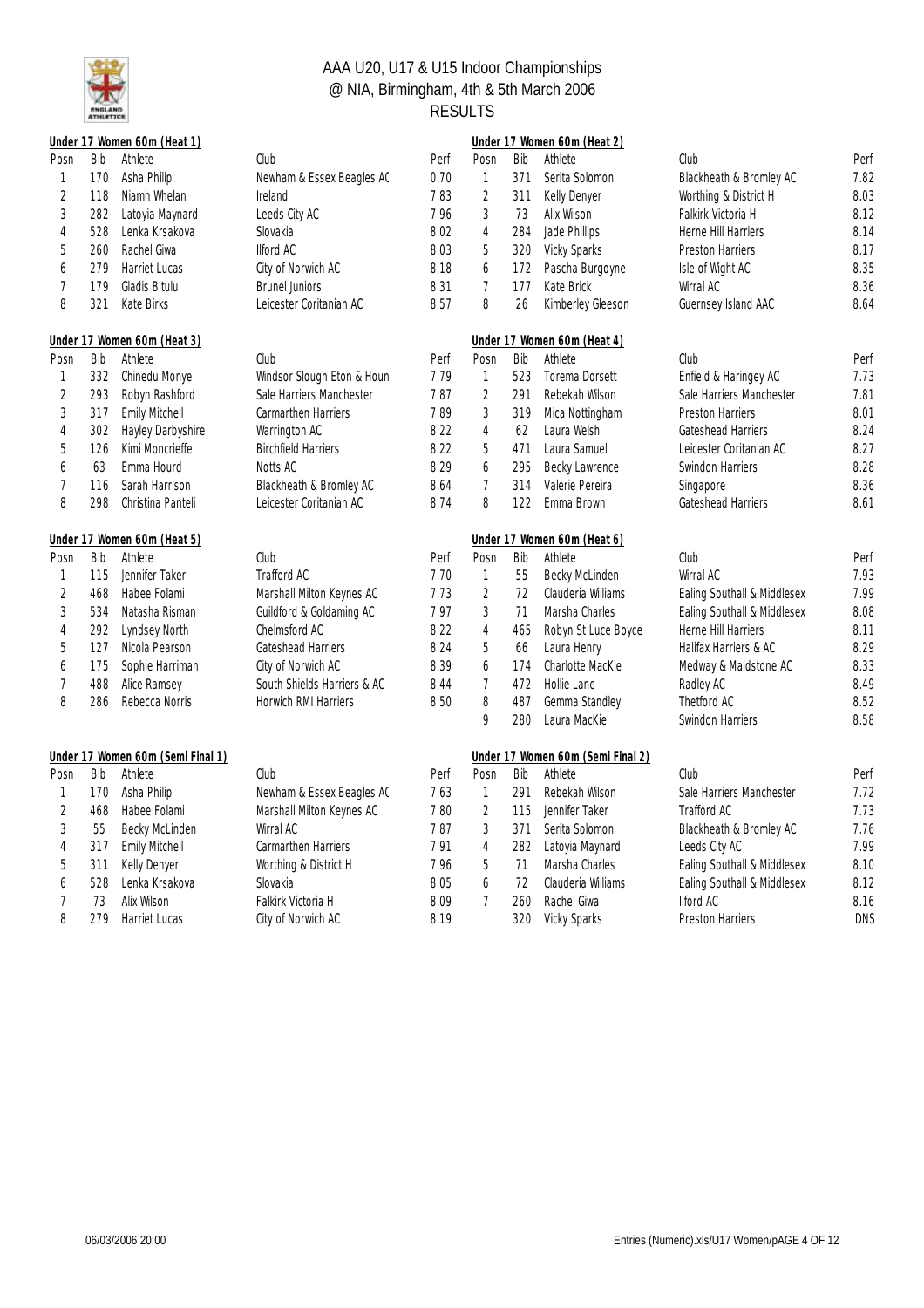

|                |            | Under 17 Women 60m (Semi Final 3)  |                                         |                |                |            | Under 17 Women 60m (FINAL)         |                             |                |
|----------------|------------|------------------------------------|-----------------------------------------|----------------|----------------|------------|------------------------------------|-----------------------------|----------------|
| Posn           | Bib        | Athlete                            | Club                                    | Perf           | Posn           | Bib        | Athlete                            | Club                        | Perf           |
| 1              | 332        | Chinedu Monye                      | Windsor Slough Eton & Houn              | 7.68           | 1              | 170        | Asha Philip                        | Newham & Essex Beagles AC   | 7.59           |
| $\sqrt{2}$     | 523        | Torema Dorsett                     | Enfield & Haringey AC                   | 7.70           | $\overline{c}$ | 523        | Torema Dorsett                     | Enfield & Haringey AC       | 7.64           |
| 3              | 293        | Robyn Rashford                     | Sale Harriers Manchester                | 7.78           | 3              | 115        | Jennifer Taker                     | Trafford AC                 | 7.66           |
| 4              | 118        | Niamh Whelan                       | Ireland                                 | 7.80           | 4              | 332        | Chinedu Monye                      | Windsor Slough Eton & Houn  | 7.72           |
| 5              | 534        | Natasha Risman                     | Guildford & Goldaming AC                | 7.98           | 5              | 291        | Rebekah Wilson                     | Sale Harriers Manchester    | 7.72           |
| 6              | 319        | Mica Nottingham                    | Preston Harriers                        | 8.10           | 6              | 468        | Habee Folami                       | Marshall Milton Keynes AC   | 7.73           |
| 7              | 284        | Jade Phillips                      | Herne Hill Harriers                     | 8.19           | 7              | 293        | Robyn Rashford                     | Sale Harriers Manchester    | 7.75           |
| 8              | 465        | Robyn St Luce Boyce                | Herne Hill Harriers                     | 8.22           | 8              | 371        | Serita Solomon                     | Blackheath & Bromley AC     | 7.95           |
|                |            | Under 17 Women 200m (Heat 1)       |                                         |                |                |            | Under 17 Women 200m (Heat 2)       |                             |                |
| Posn           | Bib        | Athlete                            | Club                                    | Perf           | Posn           | Bib        | Athlete                            | Club                        | Perf           |
| 1              | 279        | Harriet Lucas                      | City of Norwich AC                      | 26.31          | 1              | 293        | Robyn Rashford                     | Sale Harriers Manchester    | 25.08          |
| $\overline{2}$ | 473        | Magali Franka                      | Herne Hill Harriers                     | 26.33          | $\sqrt{2}$     | 317        | Emily Mitchell                     | Carmarthen Harriers         | 25.28          |
| 3              | 272        | Louise Wright                      | Bedford & County AC                     | 26.94          | $\mathfrak{Z}$ | 26         | Kimberley Gleeson                  | Guernsey Island AAC         | 26.57          |
| 4              | 276        | Amanda Woby                        | Ipswich Harriers                        | 27.31          | $\sqrt{4}$     | 277        | Eilish Fitzpatrick                 | Ireland                     | 27.69          |
| 5              | 116        | Sarah Harrison                     | Blackheath & Bromley AC                 | 28.25          | 5              | 329        | Natalie Delahunty                  | Oxford City AC              | 28.48          |
|                |            | Under 17 Women 200m (Heat 3)       |                                         |                |                |            | Under 17 Women 200m (Heat 4)       |                             |                |
| Posn           | Bib        | Athlete                            | Club                                    | Perf           | Posn           | Bib        | Athlete                            | Club                        | Perf           |
| 1              | 76         | Chelsea Cooper                     | City of Stoke AC                        | 24.52          | 1              | 118        | Niamh Whelan                       | Ireland                     | 25.18          |
| 2              | 55         | Becky McLinden                     | Wirral AC                               | 25.73          | 2              | 469        | Sophie Skinner                     | <b>Exeter Harriers</b>      | 26.14          |
| 3              | 528        | Lenka Krsakova                     | Slovakia                                | 25.96          | 3              | 73         | Alix Wilson                        | Falkirk Victoria H          | 26.28          |
| 4              | 299        | Dorcas Wright                      | Witney Road Runners                     | 27.07          | 4              | 25         | Lucy Bolton                        | Cambridge Harriers          | 26.70          |
| 5              | 124        | <b>Beth Newton</b>                 | Windsor Slough Eton & Houn              | 27.12          |                |            |                                    |                             |                |
|                |            |                                    |                                         |                |                |            |                                    |                             |                |
|                |            | Under 17 Women 200m (Heat 5)       |                                         |                |                |            | Under 17 Women 200m (Heat 6)       |                             |                |
| Posn           | Bib        | Athlete                            | Club                                    | Perf           | Posn           | Bib        | Athlete                            | Club                        | Perf           |
| 1              | 318        | Meghan Beesley                     | Tamworth AC                             | 25.61          | 1              | 468        | Habee Folami                       | Marshall Milton Keynes AC   | 25.10          |
| 2              | 301        | Jo White                           | Richmond & Zetland H                    | 25.90          | $\overline{2}$ | 303        | Lizzie Cave                        | Aldershot Farnham & Dist AC | 26.37          |
| 3              | 274        | Lisa Connel                        | Radley AC                               | 25.98          | 3              | 121        | Felicia Anderson                   | Notts AC                    | 26.64          |
| 4              | 108        | Emily Thackrah                     | Aldershot Farnham & Dist AC             | 26.11          | $\overline{4}$ | 66         | Laura Henry                        | Halifax Harriers & AC       | 27.75          |
| 5              | 63         | Emma Hourd                         | Notts AC                                | 26.42          | 5              |            |                                    |                             |                |
|                |            | Under 17 Women 200m (Heat 7)       |                                         |                |                |            | Under 17 Women 200m (Semi Final 1) |                             |                |
| Posn           | Bib        | Athlete                            | Club                                    | Perf           | Posn           | Bib        | Athlete                            | Club                        | Perf           |
|                | 70         | Jade Peak                          | <b>Birchfield Harriers</b>              | 25.98          | 1              | 76         | Chelsea Cooper                     | City of Stoke AC            | 24.69          |
|                |            | 292 Lyndsey North                  | Chelmsford AC                           | 26.80          | 2              | 70         | Jade Peak                          | <b>Birchfield Harriers</b>  | 25.44          |
| 3              | 302        | Hayley Darbyshire                  | Warrington AC                           | 27.13          | 3              | 279        | Harriet Lucas                      | City of Norwich AC          | 25.93          |
| 4              | 470        | Bunmi Awokoya                      | Stevenage & North Herts AC              | 27.27          | 4              | 473        | Magali Franka                      | Herne Hill Harriers         | 26.16          |
| 5              | 333        | Alice Essam                        | Eastbourne Rovers AC                    | 28.53          | 5              | 303        | Lizzie Cave                        | Aldershot Farnham & Dist AC | 26.35          |
|                |            |                                    |                                         |                | 6              | 73         | Alix Wilson                        | Falkirk Victoria H          | 26.41          |
|                |            | Under 17 Women 200m (Semi Final 2) |                                         |                |                |            | Under 17 Women 200m (Semi Final 3) |                             |                |
| Posn           | Bib        | Athlete                            | Club                                    | Perf           | Posn           | Bib        | Athlete                            | Club                        | Perf           |
|                | 293        | Robyn Rashford                     | Sale Harriers Manchester                | 24.57          | 1              | 118        | Niamh Whelan                       | Ireland                     | 24.80          |
| 2              | 318        | Meghan Beesley                     | Tamworth AC                             | 24.57          | 2              | 468        | Habee Folami                       | Marshall Milton Keynes AC   | 24.84          |
| 3              | 317        | Emily Mitchell                     | Carmarthen Harriers                     | 25.49          | 3              | 55         | Becky McLinden                     | Wirral AC                   | 25.73          |
| 4              | 108        | Emily Thackrah                     | Aldershot Farnham & Dist AC             | 26.14          | 4              | 301        | Jo White                           | Richmond & Zetland H        | 25.76          |
| 5              | 469<br>292 | Sophie Skinner<br>Lyndsey North    | <b>Exeter Harriers</b><br>Chelmsford AC | 26.43<br>27.11 | 5              | 274<br>528 | Lisa Connel<br>Lenka Krsakova      | Radley AC<br>Slovakia       | 26.10<br>26.39 |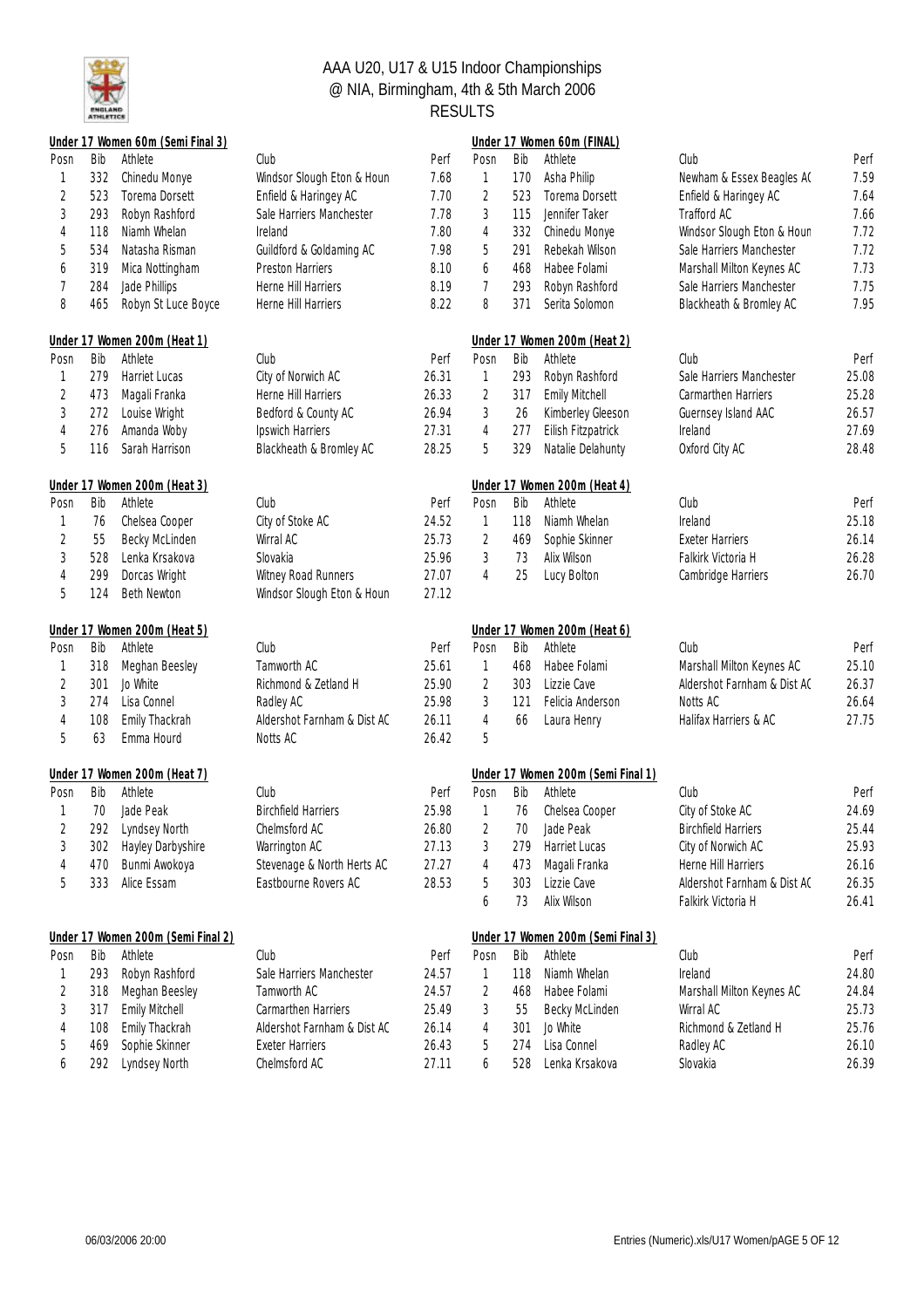

|                |     | Under 17 Women 200m (FINAL)        |                            |       |                |     | Under 17 Women 300m (Heat 1)       |                            |            |
|----------------|-----|------------------------------------|----------------------------|-------|----------------|-----|------------------------------------|----------------------------|------------|
| Posn           | Bib | Athlete                            | Club                       | Perf  | Posn           | Bib | Athlete                            | Club                       | Perf       |
| 1              | 76  | Chelsea Cooper                     | City of Stoke AC           | 24.28 | 1              | 69  | Katherine Sherry                   | Sale Harriers Manchester   | 41.36      |
| $\sqrt{2}$     | 293 | Robyn Rashford                     | Sale Harriers Manchester   | 24.53 | $\overline{2}$ | 314 | Valerie Pereira                    | Singapore                  | 41.84      |
| $\sqrt{3}$     | 118 | Niamh Whelan                       | Ireland                    | 24.87 | 3              | 54  | Aisling McGee                      | Victoria Park              | 42.10      |
| $\overline{4}$ | 318 | Meghan Beesley                     | Tamworth AC                | 25.04 | 4              | 304 | Lizzie Wright                      | Bedford & County AC        | 42.32      |
| 5              | 468 | Habee Folami                       | Marshall Milton Keynes AC  | 25.15 | 5              | 58  | Odette Campbell                    | Croydon H                  | 42.34      |
| 6              | 70  | Jade Peak                          | <b>Birchfield Harriers</b> | 26.28 | 6              | 272 | Louise Wright                      | Bedford & County AC        | 43.66      |
|                |     | Under 17 Women 300m (Heat 2)       |                            |       |                |     | Under 17 Women 300m (Heat 3)       |                            |            |
| Posn           | Bib | Athlete                            | Club                       | Perf  | Posn           | Bib | Athlete                            | Club                       | Perf       |
| 1              | 288 | Carmen Gedling                     | Liverpool Harriers & AC    | 41.59 | 1              | 522 | Erica Smith                        | Enfield & Haringey AC      | 42.08      |
| $\sqrt{2}$     | 469 | Sophie Skinner                     | <b>Exeter Harriers</b>     | 41.94 | 2              | 300 | Eleanor Markendale                 | Pendle AC                  | 42.20      |
| $\sqrt{3}$     | 127 | Nicola Pearson                     | Gateshead Harriers         | 41.99 | 3              | 59  | Ese Okoro                          | <b>Birchfield Harriers</b> | 42.63      |
| $\overline{4}$ | 174 | Charlotte MacKie                   | Medway & Maidstone AC      | 42.97 | 4              | 176 | Viki Randall                       | Medway & Maidstone AC      | 43.52      |
| 5              | 68  | Hannah Godrich                     | Leicester Coritanian AC    | 43.82 | 5              | 322 | Amy Fleming                        | Shildon R & AC             | 44.28      |
| 6              | 327 | Georgina Wright                    | Leicester Coritanian AC    | 45.54 | 6              | 328 | Jessica Witton                     | Retford AC                 | 45.02      |
|                |     | Under 17 Women 300m (Heat 4)       |                            |       |                |     | Under 17 Women 300m (Heat 5)       |                            |            |
| Posn           | Bib | Athlete                            | Club                       | Perf  | Posn           | Bib | Athlete                            | Club                       | Perf       |
| 1              | 316 | Nicola Campbell                    | Dundee Hawkhill Harriers   | 41.41 | 1              | 529 | Alexandra Stukova                  | Slovakia                   | 41.09      |
| $\sqrt{2}$     | 123 | Grace Chattaway                    | Leeds City AC              | 43.33 | $\sqrt{2}$     | 313 | Alys Morgan                        | Guildford & Goldaming AC   | 42.10      |
| $\sqrt{3}$     | 114 | Shelley Brace                      | Bridgend AC                | 43.63 | 3              | 309 | Hannah Campbell                    | City of Glasgow AC         | 43.52      |
| $\overline{4}$ | 464 | Jessica Tappin                     | Chelmsford AC              | 43.75 | 4              | 330 | Charlotte Hall                     | Sale Harriers Manchester   | 43.54      |
| 5              | 296 | Shanise Anderson                   | Ilford AC                  | 44.26 | 5              | 112 | Becca Carozzi                      | Team Southampton           | 43.57      |
| 6              | 111 | <b>Esther Holland</b>              | Retford AC                 | 44.67 | 6              | 56  | Dominique Roe                      | Invicta East Kent AC       | 44.92      |
|                |     | Under 17 Women 300m (Heat 6a)      |                            |       |                |     | Under 17 Women 300m (Heat 6b)      |                            |            |
| Posn           | Bib | Athlete                            | Club                       | Perf  | Posn           | Bib | Athlete                            | Club                       | Perf       |
| 1              | 325 | Hannah Jones                       | Carmarthen Harriers        | 42.35 | $\mathbf{1}$   | 120 | Gail Lippitt                       | Wrexham AC                 | 42.08      |
| $\sqrt{2}$     | 64  | Annalese Sellick                   | City of Bath AC            | 43.62 | 2              | 109 | <b>Emily Baker</b>                 | Gloucester AC              | 42.91      |
| $\mathfrak{Z}$ | 294 | Katy Hooton                        | Southport Waterloo AC      | 45.18 | 3              | 290 | Laura Grover                       | Eastbourne Rovers AC       | 44.31      |
| $\overline{4}$ | 74  | Emma Funnell                       | Ashford AC                 | 46.14 |                |     |                                    |                            |            |
|                |     | Under 17 Women 300m (Semi Final 1) |                            |       |                |     | Under 17 Women 300m (Semi Final 2) |                            |            |
| Posn           | Bib | Athlete                            | Club                       | Perf  | Posn           | Bib | Athlete                            | Club                       | Perf       |
| 1              | 529 | Alexandra Stukova                  | Slovakia                   | 40.57 | 1              | 69  | Katherine Sherry                   | Sale Harriers Manchester   | 40.80      |
| $\overline{2}$ |     | 314 Valerie Pereira                | Singapore                  | 41.55 | $\overline{2}$ | 59  | Ese Okoro                          | <b>Birchfield Harriers</b> | 41.70      |
| 3              |     | 120 Gail Lippitt                   | Wrexham AC                 | 41.66 | $\sqrt{3}$     |     | 522 Erica Smith                    | Enfield & Haringey AC      | 41.77      |
| 4              | 127 | Nicola Pearson                     | Gateshead Harriers         | 42.53 | 4              | 54  | Aisling McGee                      | Victoria Park              | 43.12      |
| 5              | 123 | Grace Chattaway                    | Leeds City AC              | 42.62 |                | 325 | Hannah Jones                       | Carmarthen Harriers        | <b>DNF</b> |
| 6              | 109 | <b>Emily Baker</b>                 | Gloucester AC              | 43.94 |                | 469 | Sophie Skinner                     | <b>Exeter Harriers</b>     | DNF        |
|                |     | Under 17 Women 300m (Semi Final 3) |                            |       |                |     | Under 17 Women 300m (FINAL)        |                            |            |
| Posn           | Bib | Athlete                            | Club                       | Perf  | Posn           | Bib | Athlete                            | Club                       | Perf       |
| 1              | 316 | Nicola Campbell                    | Dundee Hawkhill Harriers   | 40.88 | 1              | 529 | Alexandra Stukova                  | Slovakia                   | 39.93      |
| 2              | 288 | Carmen Gedling                     | Liverpool Harriers & AC    | 40.88 | 2              | 288 | Carmen Gedling                     | Liverpool Harriers & AC    | 40.53      |
| 3              | 304 | Lizzie Wright                      | Bedford & County AC        | 42.54 | 3              | 316 | Nicola Campbell                    | Dundee Hawkhill Harriers   | 40.62      |
| 4              | 313 | Alys Morgan                        | Guildford & Goldaming AC   | 43.05 | 4              | 69  | Katherine Sherry                   | Sale Harriers Manchester   | 41.01      |
| 5              | 58  | Odette Campbell                    | Croydon H                  | 43.06 | 5              | 120 | Gail Lippitt                       | Wrexham AC                 | 41.87      |
| 6              | 300 | Eleanor Markendale                 | Pendle AC                  | 44.53 | 6              | 314 | Valerie Pereira                    | Singapore                  | 42.27      |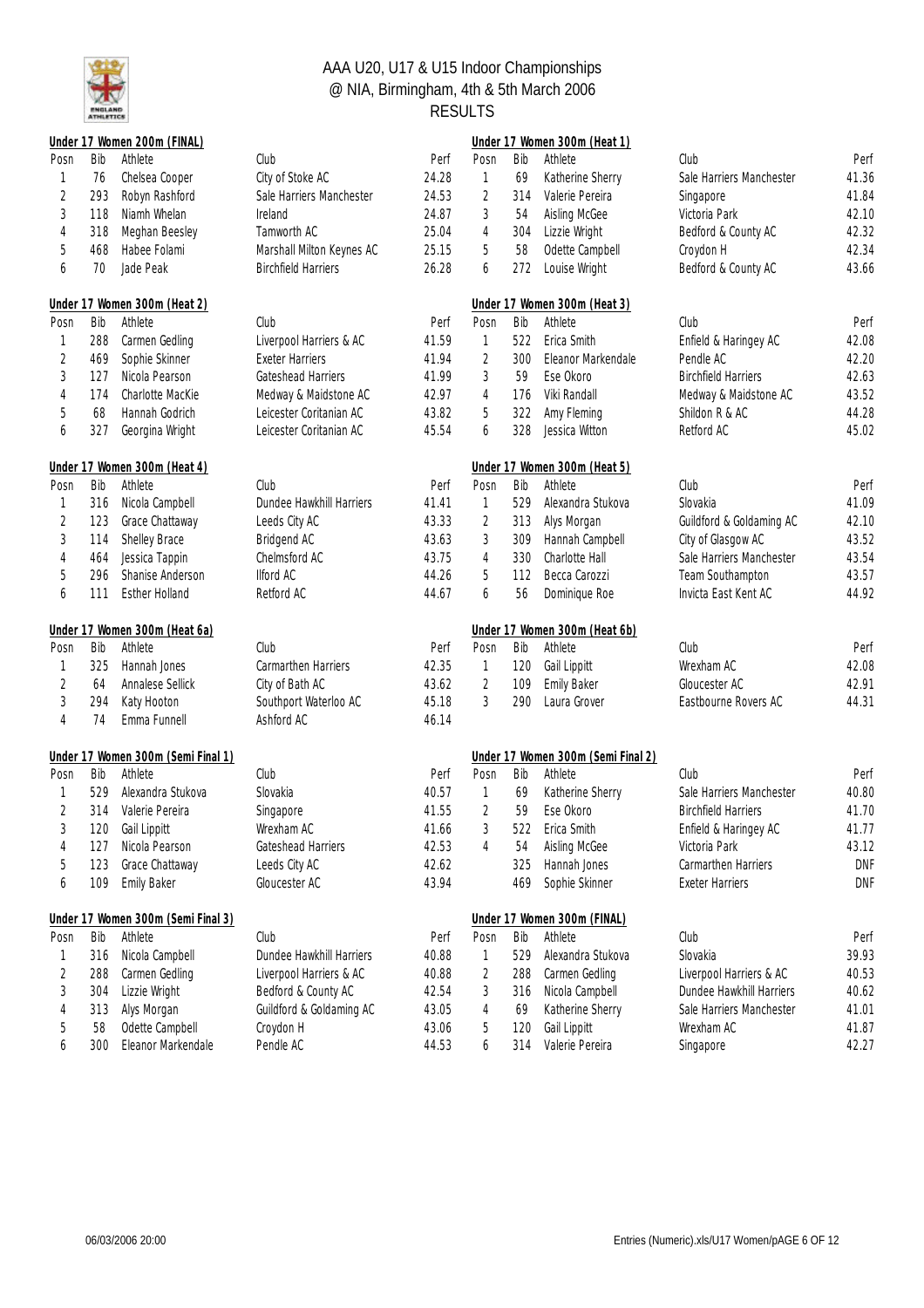

|                |      | Under 17 Women 800m (Heat 1)       |                             |            |                |     | Under 17 Women 800m (Heat 2)       |                                    |            |
|----------------|------|------------------------------------|-----------------------------|------------|----------------|-----|------------------------------------|------------------------------------|------------|
| Posn           | Bib  | Athlete                            | Club                        | Perf       | Posn           | Bib | Athlete                            | Club                               | Perf       |
| 1              | 794  | Lucy Dowsett                       | Cambridge & Coleridge AC    | 02:16.80   | 1              | 782 | Alison Leonard                     | Chorley Harriers                   | 02:24.63   |
| $\overline{2}$ | 718  | Hannah Jeanes                      | Dorchester AC               | 02:17.05   | $\overline{2}$ | 876 | Daisy Collingridge                 | Croydon H                          | 02:24.69   |
| 3              | 710  | Jade Allen                         | Rotherham Harriers & AC     | 02:19.10   | 3              | 979 | Leigh Lennon                       | Hyndburn AC                        | 02:24.70   |
| 4              | 872  | Natalie Whiskin                    | Invicta East Kent AC        | 02:24.39   | 4              | 984 | Rachel Davies                      | Harrow AC                          | 02:31.64   |
|                | 712  | Gemma Coe                          | Cambridge & Coleridge AC    | <b>DNS</b> |                | 981 | Louise Webb                        | Team Southampton                   | <b>DNS</b> |
|                |      | Under 17 Women 800m (Heat 3)       |                             |            |                |     | Under 17 Women 800m (Heat 4)       |                                    |            |
| Posn           | Bib  | Athlete                            | Club                        | Perf       | Posn           | Bib | Athlete                            | Club                               | Perf       |
| 1              | 986  | Sarah Hopkinson                    | Gloucester AC               | 02:15.43   | $\mathbf{1}$   | 783 | Lynsey Sharp                       | <b>Edinburgh Southern Harriers</b> | 02:16.96   |
| $\overline{2}$ | 717  | Abbey McGhee                       | Victoria Park               | 02:18.40   | $\overline{2}$ | 798 | Rachel Stringer                    | City of Norwich AC                 | 02:18.20   |
| 3              | 713  | Christine Lowson                   | Guildford & Goldaming AC    | 02:22.36   | 3              | 983 | Leanne Fitzgerald                  | Cardiff AAC                        | 02:25.29   |
| 4              | 1003 | Rochelle Harrison                  | Louth AC                    | 02:22.53   | 4              | 778 | <b>Emily Dulson</b>                | Newcastle (Staffs) AC              | 02:26.77   |
|                | 982  | Abby Glover                        | Derby AC                    | <b>DNS</b> | 5              | 702 | Kathrine Foy                       | Woodford Green & Essex Lac         | 02:28.10   |
|                |      |                                    |                             |            | 6              | 868 | Rebecca Finch                      | City of Glasgow AC                 | <b>DNS</b> |
|                |      | Under 17 Women 800m (Heat 5)       |                             |            |                |     | Under 17 Women 800m (Heat 6)       |                                    |            |
| Posn           | Bib  | Athlete                            | Club                        | Perf       | Posn           | Bib | Athlete                            | Club                               | Perf       |
| 1              | 796  | Suzi Boast                         | Bedford & County AC         | 02:23.87   | $\mathbb{1}$   | 698 | Ejiro Okoro                        | <b>Birchfield Harriers</b>         | 02:21.17   |
| $\sqrt{2}$     | 793  | Ashleigh Williams                  | Hyndburn AC                 | 02:30.27   | $\overline{2}$ | 706 | Rheannon Rainford                  | Warrington AC                      | 02:25.73   |
| 3              | 719  | Sarah Simmons                      | Holmfirth Harriers AC       | 02:31.99   | 3              | 990 | Carly Brown                        | City of Norwich AC                 | 02:26.01   |
|                | 988  | Josephine Wilson                   | <b>Exeter Harriers</b>      | <b>DNS</b> |                | 991 | Mary O'Connor                      | Ireland                            | <b>DNS</b> |
|                | 708  | Eilish McColgan                    | Dundee Hawkhill Harriers    | <b>DNS</b> |                | 871 | Rosy Cooper                        | Marlborough Juniors                | DNS        |
|                | 1000 | Natalie Grant                      | Rotherham Harriers & AC     | <b>DNS</b> |                | 776 | Rebecca Nuttall                    | Deeside AAC                        | <b>DNS</b> |
|                |      | Under 17 Women 800m (Semi Final 1) |                             |            |                |     | Under 17 Women 800m (Semi Final 2) |                                    |            |
| Posn           | Bib  | Athlete                            | Club                        | Perf       | Posn           | Bib | Athlete                            | Club                               | Perf       |
| 1              | 794  | Lucy Dowsett                       | Cambridge & Coleridge AC    | 02:15.70   | 1              | 782 | Alison Leonard                     | Chorley Harriers                   | 02:13.89   |
| $\overline{2}$ | 979  | Leigh Lennon                       | Hyndburn AC                 | 02:16.10   | 2              | 698 | Ejiro Okoro                        | <b>Birchfield Harriers</b>         | 02:15.27   |
| 3              | 717  | Abbey McGhee                       | Victoria Park               | 02:20.69   | 3              | 718 | Hannah Jeanes                      | Dorchester AC                      | 02:15.54   |
| 4              | 1003 | Rochelle Harrison                  | Louth AC                    | 02:21.99   | 4              | 796 | Suzi Boast                         | Bedford & County AC                | 02:22.57   |
| 5              | 793  | Ashleigh Williams                  | Hyndburn AC                 | 02:23.16   | 5              | 876 | Daisy Collingridge                 | Croydon H                          | 02:25.95   |
| 6              | 872  | Natalie Whiskin                    | Invicta East Kent AC        | 02:28.49   | 6              | 706 | Rheannon Rainford                  | Warrington AC                      | 02:31.49   |
|                |      | Under 17 Women 800m (Semi Final 3) |                             |            |                |     | Under 17 Women 800m (FINAL)        |                                    |            |
| Posn           | Bib  | Athlete                            | Club                        | Perf       | Posn           | Bib | Athlete                            | Club                               | Perf       |
|                | 986  | Sarah Hopkinson                    | Gloucester AC               | 02:12.03   | 1              | 986 | Sarah Hopkinson                    | Gloucester AC                      | 02:10.25   |
| 2              |      | 798 Rachel Stringer                | City of Norwich AC          | 02:14.48   | $\overline{2}$ |     | 783 Lynsey Sharp                   | Edinburgh Southern Harriers        | 02:10.91   |
| 3              | 783  | Lynsey Sharp                       | Edinburgh Southern Harriers | 02:14.97   | 3              | 782 | Alison Leonard                     | Chorley Harriers                   | 02:12.44   |
| 4              | 710  | Jade Allen                         | Rotherham Harriers & AC     | 02:19.26   | 4              | 798 | Rachel Stringer                    | City of Norwich AC                 | 02:12.75   |
| 5              | 713  | Christine Lowson                   | Guildford & Goldaming AC    | 02:23.50   | 5              | 794 | Lucy Dowsett                       | Cambridge & Coleridge AC           | 02:13.90   |
| 6              | 983  | Leanne Fitzgerald                  | Cardiff AAC                 | 02:30.93   | 6              | 698 | Ejiro Okoro                        | <b>Birchfield Harriers</b>         | 02:16.36   |
|                |      |                                    |                             |            |                |     |                                    |                                    |            |
|                |      | Under 17 Women 1500m (FINAL)       |                             |            |                |     |                                    |                                    |            |
| Posn           | Bib  | Athlete                            | Club                        | Perf       |                |     |                                    |                                    |            |
|                | 986  | Sarah Hopkinson                    | Gloucester AC               | 04:33.28   |                |     |                                    |                                    |            |
| 2              | 1000 | Natalie Grant                      | Rotherham Harriers & AC     | 04:37.83   |                |     |                                    |                                    |            |
| 3              | 868  | Rebecca Finch                      | City of Glasgow AC          | 04:40.57   |                |     |                                    |                                    |            |
| 4              | 871  | Rosy Cooper                        | Marlborough Juniors         | 04:41.15   |                |     |                                    |                                    |            |
| 5              | 981  | Louise Webb                        | Team Southampton            | 04:43.28   |                |     |                                    |                                    |            |
| 6              | 708  | Eilish McColgan                    | Dundee Hawkhill Harriers    | 04:46.43   |                |     |                                    |                                    |            |
| 7              | 983  | Leanne Fitzgerald                  | Cardiff AAC                 | 05:02.90   |                |     |                                    |                                    |            |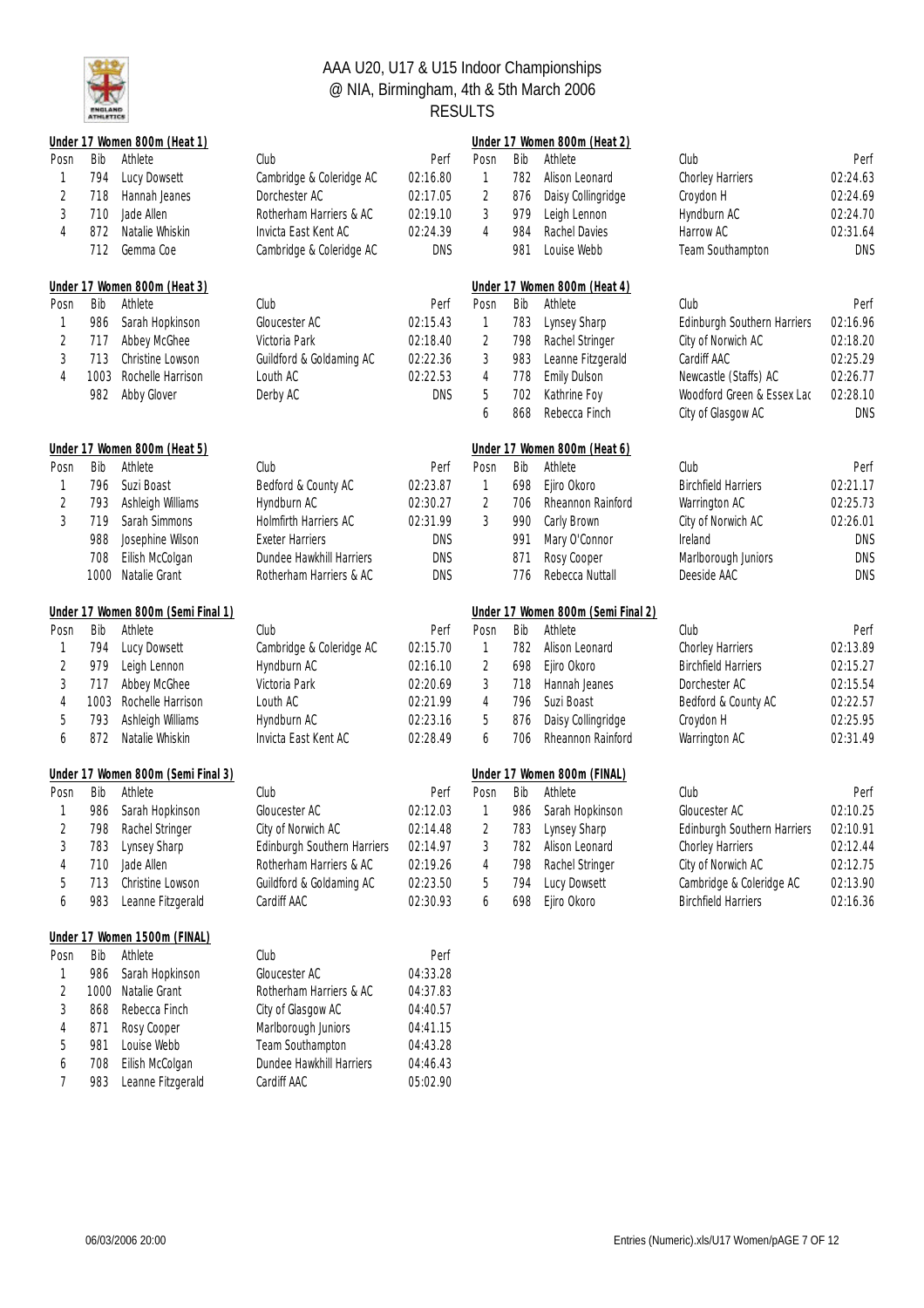

|                |            | Under 17 Women 60mH (Heat 1)                  |                                                      |                    |                |            | Under 17 Women 60mH (Heat 2)           |                                             |              |
|----------------|------------|-----------------------------------------------|------------------------------------------------------|--------------------|----------------|------------|----------------------------------------|---------------------------------------------|--------------|
| Posn           | Bib        | Athlete                                       | Club                                                 | Perf               | Posn           | Bib        | Athlete                                | Club                                        | Perf         |
| 1              | 331        | Ashley Helsby                                 | Liverpool Harriers & AC                              | 8.76               | 1              | 466        | Stephanie Gaynor                       | Herts Phoenix AC                            | 9.04         |
| 2              | 281        | Catherine Wearing                             | Medway & Maidstone AC                                | 8.89               | $\sqrt{2}$     | 297        | Jennifer Heckford                      | Windsor Slough Eton & Houn                  | 9.24         |
| 3              | 513        | Alice Lennox                                  | City of Stoke AC                                     | 9.02               | $\sqrt{3}$     | 467        | Becky Sanders-Clarke                   | Radley AC                                   | 9.41         |
| 4              | 306        | Katie Thomas                                  | Swansea H                                            | 9.47               | 4              | 171        | Chloe Whalley                          | Marshall Milton Keynes AC                   | 9.57         |
| 5              | 488        | Alice Ramsey                                  | South Shields Harriers & AC                          | 9.61               | 5              | 324        | <b>Emily Moss</b>                      | Boston & District AC                        | 9.70         |
| 6              | 472        | Hollie Lane                                   | Radley AC                                            | 10.01              | 6              | 333        | Alice Essam                            | Eastbourne Rovers AC                        | 9.75         |
| 7              | 273        | Katy Penn                                     | Isle of Wight AC                                     | 10.39              | $\overline{7}$ | 399        | Lois Earl                              | Kingston Upon Hull AC                       | 9.80         |
|                |            | Under 17 Women 60mH (Heat 3)                  |                                                      |                    |                |            | Under 17 Women 60mH (Heat 4)           |                                             |              |
| Posn           | Bib        | Athlete                                       | Club                                                 | Perf               | Posn           | Bib        | Athlete                                | Club                                        | Perf         |
| 1              | 115        | Jennifer Taker                                | Trafford AC                                          | 8.77               | $\mathbf{1}$   | 76         | Chelsea Cooper                         | City of Stoke AC                            | 8.91         |
| $\sqrt{2}$     | 107        | Danielle Rooney                               | <b>Preston Harriers</b>                              | 9.00               | $\sqrt{2}$     | 113        | Sandra Seaton                          | Epsom & Ewell Harriers                      | 9.18         |
| 3              | 307        | Heather Rankine                               | City of Glasgow AC                                   | 9.02               | $\sqrt{3}$     | 181        | Abbie Bennett                          | Liverpool Harriers & AC                     | 9.40         |
| 4              | 469        | Sophie Skinner                                | <b>Exeter Harriers</b>                               | 9.13               | $\sqrt{4}$     | 326        | Sarah Dacey                            | Swansea H                                   | 9.47         |
| 5              | 173        | Stephanie Blackwell                           | Wirral AC                                            | 9.28               | $\mathbf 5$    | 289        | Stacey Gardiner                        | Medway & Maidstone AC                       | 9.52         |
| 6              | 180        | Nicola Hill                                   | Havering Mayesbrook AC                               | 9.33               | 6              | 323        | Lizzie Nation-grainger                 | Poole AC                                    | 12.13        |
| 7              | 305        | Stacey Middleton                              | Radley AC                                            | 9.76               |                |            |                                        |                                             |              |
|                |            | Under 17 Women 60mH (Heat 5)                  |                                                      |                    |                |            | Under 17 Women 60mH (Semi Final 1)     |                                             |              |
| Posn           | Bib        | Athlete                                       | Club                                                 | Perf               | Posn           | Bib        | Athlete                                | Club                                        | Perf         |
| 1              | 57         | Lauren Dewdney                                | Gateshead Harriers                                   | 9.13               | $\mathbf{1}$   | 331        | Ashley Helsby                          | Liverpool Harriers & AC                     | 8.74         |
| $\overline{c}$ | 283        | Rose Reynolds                                 | Windsor Slough Eton & Houn                           | 9.25               | $\overline{2}$ | 57         | Lauren Dewdney                         | Gateshead Harriers                          | 9.03         |
| 3              | 62         | Laura Welsh                                   | Gateshead Harriers                                   | 9.48               | 3              | 307        | Heather Rankine                        | City of Glasgow AC                          | 9.07         |
| 4              | 300        | Eleanor Markendale                            | Pendle AC                                            | 9.65               | 4              | 466        | Stephanie Gaynor                       | Herts Phoenix AC                            | 9.07         |
| 5              | 322        | Amy Fleming                                   | Shildon R & AC                                       | 9.70               | 5              | 113        | Sandra Seaton                          | Epsom & Ewell Harriers                      | 9.19         |
|                | 286        | Rebecca Norris                                | Horwich RMI Harriers                                 | 10.06              | 6              | 181        | Abbie Bennett                          | Liverpool Harriers & AC                     | 9.24         |
| 6<br>7         |            |                                               |                                                      |                    | 7              | 283        | Rose Reynolds                          | Windsor Slough Eton & Houn                  | 9.25         |
|                |            |                                               |                                                      |                    | 8              | 469        | Sophie Skinner                         | <b>Exeter Harriers</b>                      | 9.60         |
|                |            |                                               |                                                      |                    |                |            |                                        |                                             |              |
| Posn           | Bib        | Under 17 Women 60mH (Semi Final 2)<br>Athlete | Club                                                 | Perf               | Posn           | Bib        | Under 17 Women 60mH (FINAL)<br>Athlete | Club                                        | Perf         |
| 1              | 331        | Ashley Helsby                                 | Liverpool Harriers & AC                              | 8.74               | $\mathbf{1}$   | 76         | Chelsea Cooper                         | City of Stoke AC                            | 8.56         |
| $\overline{2}$ | 57         | Lauren Dewdney                                | Gateshead Harriers                                   | 8.79               | $\sqrt{2}$     | 331        | Ashley Helsby                          | Liverpool Harriers & AC                     | 8.60         |
|                |            |                                               |                                                      |                    | $\sqrt{3}$     |            | Jennifer Taker                         |                                             |              |
| 3              | 307        | Heather Rankine                               | City of Glasgow AC                                   | 8.81               |                | 115        |                                        | Trafford AC                                 | 8.72         |
| 4              | 466        | Stephanie Gaynor                              | Herts Phoenix AC                                     | 9.00               | $\overline{4}$ | 107        | Danielle Rooney                        | Preston Harriers                            | 8.82         |
| 5              | 113        | Sandra Seaton                                 | Epsom & Ewell Harriers                               | 9.19               | 5              | 57         | Lauren Dewdney                         | Gateshead Harriers                          | 8.95         |
| 6              | 181        | Abbie Bennett                                 | Liverpool Harriers & AC                              | 9.25               | 6              | 466        | Stephanie Gaynor                       | Herts Phoenix AC                            | 9.02         |
| 7<br>8         | 283<br>469 | Rose Reynolds<br>Sophie Skinner               | Windsor Slough Eton & Houn<br><b>Exeter Harriers</b> | 9.27<br><b>DNF</b> | 7<br>8         | 281<br>307 | Catherine Wearing<br>Heather Rankine   | Medway & Maidstone AC<br>City of Glasgow AC | 9.03<br>9.96 |
|                |            |                                               |                                                      |                    |                |            |                                        |                                             |              |
|                |            | Under 17 Women SHOT                           |                                                      |                    |                |            | Under 17 Women TRIPLE JUMP             |                                             |              |
| Posn           | Bib        | Athlete                                       | Club                                                 | Perf               | Posn           | Bib        | Athlete                                | Club                                        | Perf         |
| 1              | 800        | Jenny Brown                                   | Mid Ulster AC                                        | 12.09              | 1              | 705        | Kayley Alcorn                          | Worthing & District H                       | 11.48        |
| $\overline{c}$ | 795        | Rachel Wallader                               | Halesowen A & CC                                     | 11.91              | 2              | 1004       | Hanna Hewitson                         | Vale Royal AC                               | 11.36        |
| 3              | 781        | Lucy Underdown                                | Paddock Wood AC                                      | 11.65              | 3              | 996        | Caryl Granville                        | Carmarthen Harriers                         | 11.29        |
| 4              | 790        | Suzanne Scott                                 | Coventry Godiva H                                    | 11.39              | 4              | 788        | Megan Edwards                          | Dartford Harriers AC                        | 11.16        |
| 5              | 993        | Charlotte Murray                              | Swansea H                                            | 11.09              | 5              | 697        | Hayley Wright                          | Bournemouth AC                              | 10.95        |
| 6              | 977        | Lauren Bodie                                  | Harrogate Ladies' College                            | 10.58              | 6              | 534        | Natasha Risman                         | Guildford & Goldaming AC                    | 10.78        |
| 7              | 874        | Hannah Evenden                                | Leeds City AC                                        | 10.48              | 7              | 324        | <b>Emily Moss</b>                      | Boston & District AC                        | 10.68        |
| 8              | 791        | Akilah Atkin                                  | <b>Birchfield Harriers</b>                           | 9.71               | 8              | 178        | Abigail Lambden                        | Shaftesbury Barnet Harriers                 | 10.68        |
| 9              | 789        | Chloe Cousins                                 | <b>Birchfield Harriers</b>                           | 9.42               | 9              | 1124       | Chioma Chilaka                         | Leicester Coritanian AC                     | 10.64        |
| 10             | 470        | Bunmi Awokoya                                 | Stevenage & North Herts AC                           | 9.18               | 10             | 997        | Georgina Malster                       | Ipswich Harriers                            | 10.41        |
| 11             | 976        | Lucy Roberts                                  | Chesterfield & District AC                           | 8.97               | 11             | 787        | Sinead Donnelly                        | Ireland                                     | 10.01        |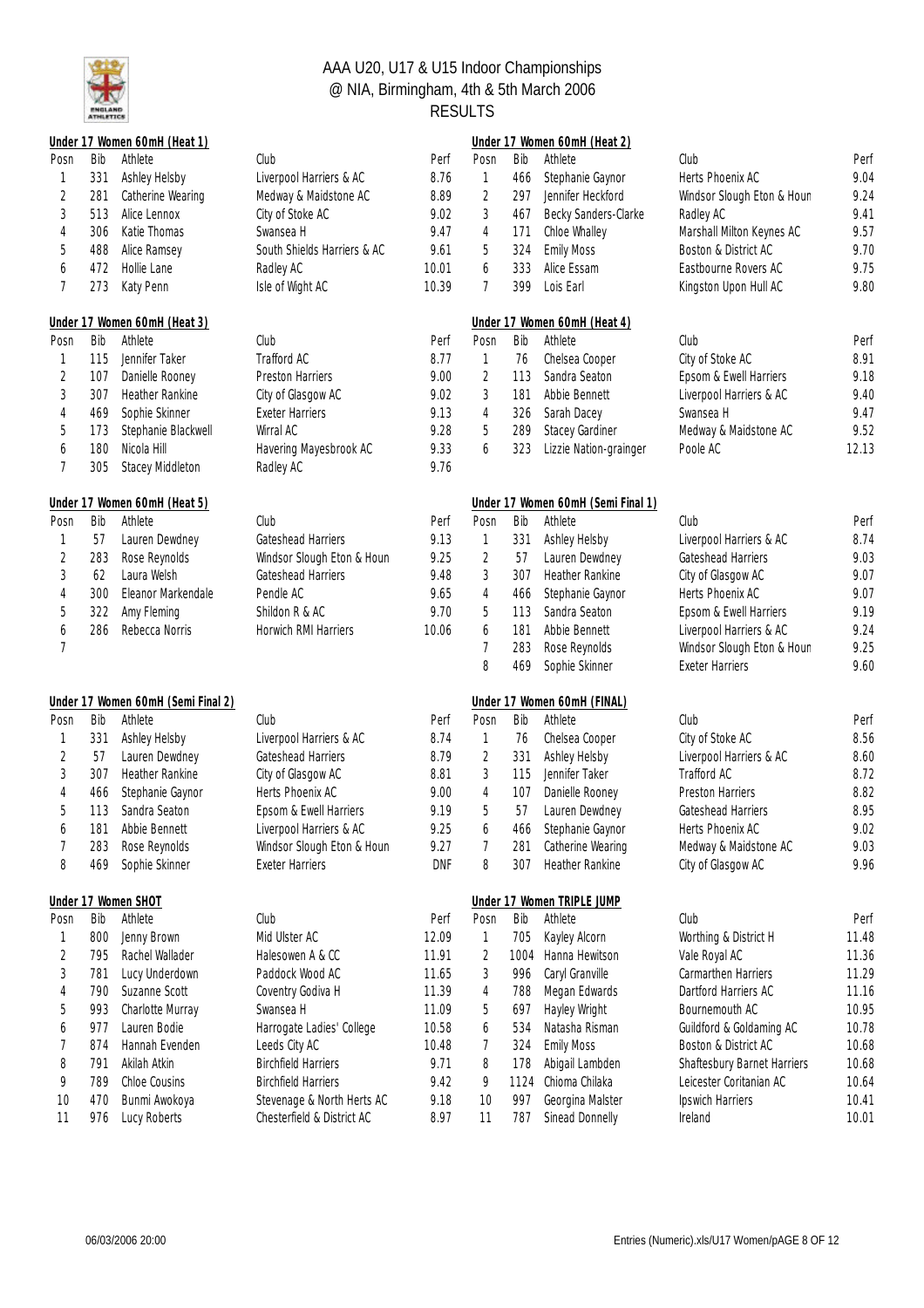

|      |      | <u>Under 17 Women HIGH JUMP</u> |                             |            |                |      | Under 17 Women LONG JUMP |                             |      |
|------|------|---------------------------------|-----------------------------|------------|----------------|------|--------------------------|-----------------------------|------|
| Posn | Bib  | Athlete                         | Club                        | Perf       | Posn           | Bib  | Athlete                  | Club                        | Perf |
| 1    | 705  | Kayley Alcorn                   | Worthing & District H       | 1.66       | 1              | 513  | Alice Lennox             | City of Stoke AC            | 5.61 |
| 2    | 875  | Katie Connolly                  | Sphinx AC                   | 1.66       | $\overline{2}$ | 300  | Eleanor Markendale       | Pendle AC                   | 5.55 |
| 3    | 869  | Hatty Scaramanga                | Yeovil Olympiads AC         | 1.63       | 3              | 996  | Caryl Granville          | Carmarthen Harriers         | 5.45 |
| 4    | 1002 | Emma Lowry                      | Edinburgh Southern Harriers | 1.63       | 4              | 76   | Chelsea Cooper           | City of Stoke AC            | 5.27 |
| 5    | 1147 | Laura Watt                      | South Shields Harriers & AC | 1.60       | 5              | 870  | Jade Nimmo               | Falkirk Victoria H          | 5.24 |
| 6    | 785  | Stephanie Potts                 | Sale Harriers Manchester    | 1.60       | 6              | 301  | Jo White                 | Richmond & Zetland H        | 5.19 |
| 8    | 1169 | Lucy Averill                    | Marlborough Juniors         | 1.55       | 7              | 180  | Nicola Hill              | Havering Mayesbrook AC      | 5.08 |
| 8    | 1007 | Emma Clark                      | Bedford High School         | 1.55       | 8              | 989  | Aimee Richardson         | Bedford & County AC         | 5.07 |
| 8    | 703  | Kelly Daly                      | Radley AC                   | 1.55       | 9              | 303  | Lizzie Cave              | Aldershot Farnham & Dist AC | 5.00 |
| 9    | 1148 | <b>Helen Hanstock</b>           | Stroud AC                   | 1.55       | 10             | 26   | Kimberley Gleeson        | Guernsey Island AAC         | 4.98 |
| 11   | 700  | Alice Groom                     | Wycombe Phoenix H           | 1.55       | 11             | 127  | Nicola Pearson           | Gateshead Harriers          | 4.95 |
| 12   | 873  | Chloe Hillier                   | City of Bath AC             | 1.55       | 12             | 1001 | Katryna Hardcastle       | Marshall Milton Keynes AC   | 4.90 |
| 13   | 792  | Sarah Moore                     | Eastbourne Rovers AC        | 1.50       | 13             | 787  | Sinead Donnelly          | Ireland                     | 4.78 |
| 13   | 799  | Frances Hodgins                 | Vale of Aylesbury AC        | 1.50       | 14             | 324  | <b>Emily Moss</b>        | Boston & District AC        | 4.59 |
| 13   | 999  | Clare Heard                     | Solihull & Small Heath AC   | 1.50       | 15             | 985  | Jessica O'Neill          | Sale Harriers Manchester    | 4.58 |
| 13   | 324  | <b>Emily Moss</b>               | Boston & District AC        | 1.50       | 16             | 321  | Kate Birks               | Leicester Coritanian AC     | 4.54 |
| 17   | 715  | Hayley Luke                     | Oxford City AC              | 1.50       | 17             | 290  | Laura Grover             | Eastbourne Rovers AC        | 4.37 |
| 18   | 994  | Katy Sealy                      | Ipswich Harriers            | 1.50       |                |      | 1146 Vanessa Nakangu     | Blackheath & Bromley AC     | 3xNJ |
| 19   | 980  | Rebecca Pottinger               | <b>Birtley AC</b>           | 1.45       |                |      |                          |                             |      |
|      | 975  | Eiry Bateman                    | Cardiff AAC                 | <b>NHC</b> |                |      |                          |                             |      |
|      |      | Under 17 Women POLE VAULT       |                             |            |                |      |                          |                             |      |
| Posn | Bib  | Athlete                         | Club                        | Perf       |                |      |                          |                             |      |
| 1    | 704  | Abigail Haywood                 | Sale Harriers Manchester    | 3.60       |                |      |                          |                             |      |
| 2    | 987  | Katherine Ogden                 | King Edward's Bath          | 3.30       |                |      |                          |                             |      |
| 3    | 716  | Courtney MacGuire               | Victoria Park               | 3.20       |                |      |                          |                             |      |
| 3    | 801  | Stephanie McKenzie              | Falkirk Victoria H          | 3.20       |                |      |                          |                             |      |
| 5    | 714  | Sally Scott                     | Gateshead Harriers          | 3.20       |                |      |                          |                             |      |
| 6    | 797  | Christina Moore                 | Ashford AC                  | 2.90       |                |      |                          |                             |      |
| 7    | 699  | Sophie Upton                    | Wessex & Bath AC            | 2.80       |                |      |                          |                             |      |
| 8    | 1125 | Faye Shilvock                   | Halesowen A & CC            | 2.70       |                |      |                          |                             |      |
| 9    | 1123 | Emma Hilton                     | Dearneside AC               | 2.60       |                |      |                          |                             |      |
| 10   | 998  | Hayley Knowles                  | Wycombe Phoenix H           | 2.40       |                |      |                          |                             |      |
| 11   | 974  | Caroline Crayford               | Invicta East Kent AC        | 2.40       |                |      |                          |                             |      |
| 12   | 707  | Emmeline Rendell                | Invicta East Kent AC        | 2.20       |                |      |                          |                             |      |

973 Lesley Price

12 707 Emmeline Rendell Invicta East Kent AC 2.20<br>973 Lesley Price Invicta East Kent AC 0.00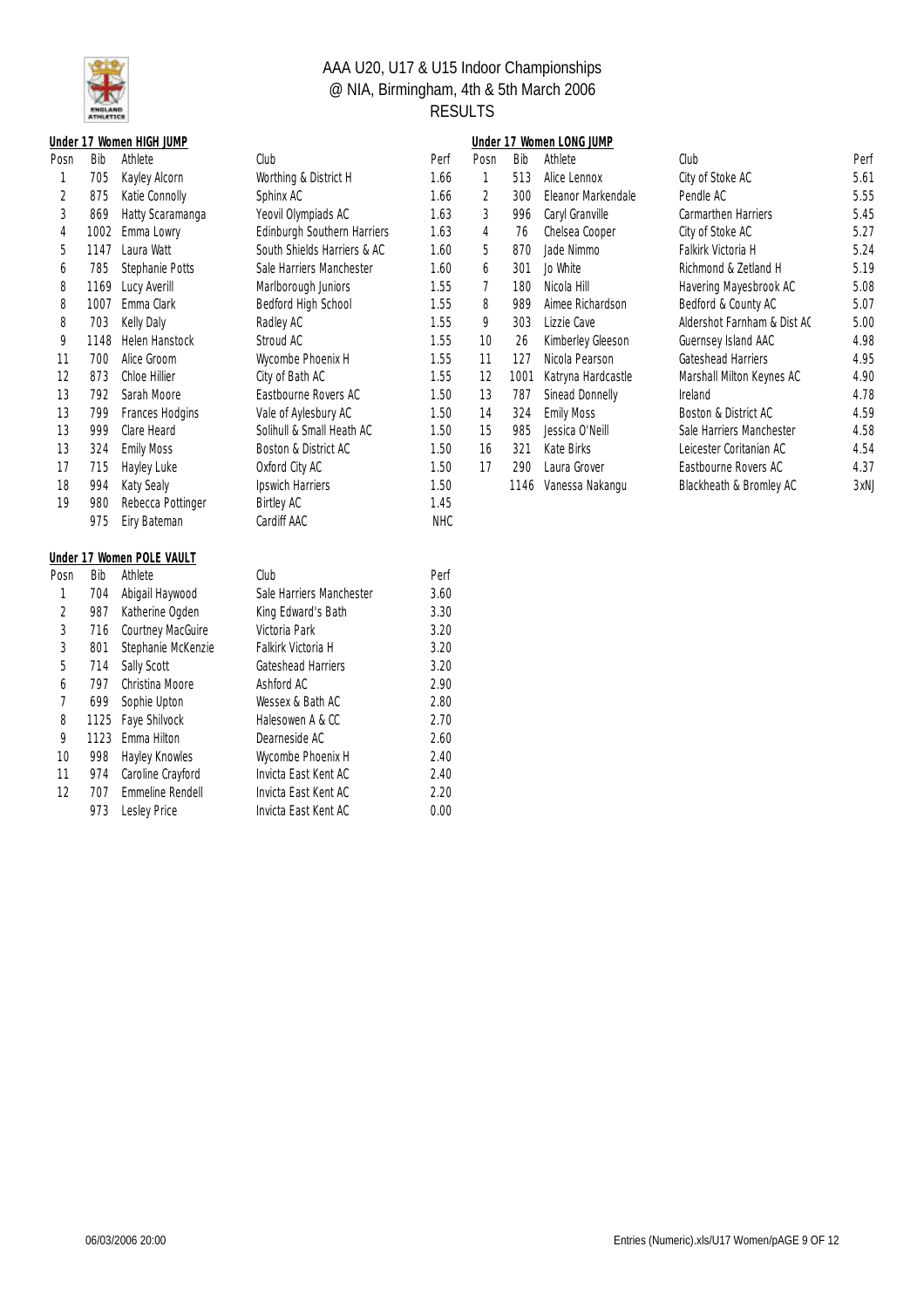

|                |     | Under 20 Women 60mH (Heat 1)       |                             |       |                |     | Under 20 Women 60mH (Heat 2)       |                             |       |
|----------------|-----|------------------------------------|-----------------------------|-------|----------------|-----|------------------------------------|-----------------------------|-------|
| Posn           | Bib | Athlete                            | Club                        | Perf  | Posn           | Bib | Athlete                            | Club                        | Perf  |
| 1              | 371 | Serita Solomon                     | Blackheath & Bromley AC     | 8.61  | 1              | 21  | Zara Hohn                          | Wakefield & District H & AC | 8.69  |
| $\sqrt{2}$     | 95  | Mairead Murphy                     | Ireland                     | 8.85  | $\overline{2}$ | 519 | Sarah Adams                        | Leicester Coritanian AC     | 8.71  |
| 3              | 389 | Claire Triggs                      | Radley AC                   | 8.87  | 3              | 100 | Kylie Robilliard                   | Guernsey Island AAC         | 8.96  |
| 4              | 497 | Leona Byrne                        | Ireland                     | 9.22  | 4              | 24  | Lauren Ambrose                     | Rugby & Northampton AC      | 9.11  |
| 5              | 137 | Jessie Barr                        | Ireland                     | 9.26  | 5              | 388 | Karla Drew                         | <b>Exeter Harriers</b>      | 9.32  |
| 6              | 59  | Ese Okoro                          | <b>Birchfield Harriers</b>  | 9.54  | 6              | 383 | Lorna McMichael                    | Chester-Le-Street & Dist AC | 9.64  |
| 7              |     |                                    |                             |       |                |     |                                    |                             |       |
|                |     | Under 20 Women 60mH (FINAL)        |                             |       |                |     | Under 20 Women 60m (Heat 1)        |                             |       |
| Posn           | Bib | Athlete                            | Club                        | Perf  | Posn           | Bib | Athlete                            | Club                        | Perf  |
|                | 21  | Zara Hohn                          | Wakefield & District H & AC | 8.42  | $\mathbf{1}$   | 315 | Claire Brady                       | Ireland                     | 7.76  |
| $\sqrt{2}$     | 371 | Serita Solomon                     | Blackheath & Bromley AC     | 8.45  | $\overline{2}$ | 496 | Joey Duck                          | Marshall Milton Keynes AC   | 7.81  |
| 3              | 519 | Sarah Adams                        | Leicester Coritanian AC     | 8.58  | 3              | 520 | Christal Robinson                  | Enfield & Haringey AC       | 7.81  |
| $4-$           | 100 | Kylie Robilliard                   | Guernsey Island AAC         | 8.84  | 4              | 478 | Cherelle Jones                     | Telford AC                  | 7.96  |
| $4 =$          | 389 | Claire Triggs                      | Radley AC                   | 8.84  | 5              | 20  | <b>Emily Martin</b>                | Hercules Wimbledon AC       | 7.99  |
| 6              | 95  | Mairead Murphy                     | Ireland                     | 8.84  | 6              | 495 | Sophie Lambert                     | Gloucester AC               | 8.23  |
| 7              | 497 | Leona Byrne                        | Ireland                     | 9.03  | $\overline{7}$ | 372 | Eimear Crowley                     | Ireland                     | 8.25  |
| 8              | 24  | Lauren Ambrose                     | Rugby & Northampton AC      | 9.10  |                |     |                                    |                             |       |
|                |     | Under 20 Women 60m (Heat 2)        |                             |       |                |     | Under 20 Women 60m (FINAL)         |                             |       |
| Posn           | Bib | Athlete                            | Club                        | Perf  | Posn           | Bib | Athlete                            | Club                        | Perf  |
| 1              | 384 | Amy Godsell                        | Blackheath & Bromley AC     | 7.74  | 1              | 315 | Claire Brady                       | Ireland                     | 7.70  |
| $\overline{2}$ | 23  | Amy Foster                         | North Down AC               | 7.77  | 2              | 384 | Amy Godsell                        | Blackheath & Bromley AC     | 7.73  |
| 3              | 377 | Elaine O'Neill                     | Wessex & Bath AC            | 7.82  | 3              | 23  | Amy Foster                         | North Down AC               | 7.75  |
| 4              | 863 | Natalie Pearson                    | City of Sheffield AC        | 7.86  | 4              | 496 | Joey Duck                          | Marshall Milton Keynes AC   | 7.77  |
| 5              | 22  | <b>Helen Martin</b>                | Telford AC                  | 8.02  | 5              | 520 | Christal Robinson                  | Enfield & Haringey AC       | 7.80  |
| 6              | 136 | Hayley Murphy                      | Ireland                     | 8.08  | 6              | 377 | Elaine O'Neill                     | Wessex & Bath AC            | 7.81  |
| 7              | 19  | Kara-Aaretha Graham                | Newham & Essex Beagles AC   | 8.14  | 7              | 863 | Natalie Pearson                    | City of Sheffield AC        | 7.84  |
| 8              | 476 | Kim Murray                         | Team Southampton            | 8.30  | 8              | 478 | Cherelle Jones                     | Telford AC                  | 8.00  |
|                |     | Under 20 Women 200m (Heat 1)       |                             |       |                |     | Under 20 Women 200m (Heat 2)       |                             |       |
| Posn           | Bib | Athlete                            | Club                        | Perf  | Posn           | Bib | Athlete                            | Club                        | Perf  |
| 1              | 377 | Elaine O'Neill                     | Wessex & Bath AC            | 25.23 | 1              | 474 | Perri Shakes-Drayton               | Victoria Park H & Tower Ham | 24.81 |
| 2              | 521 | Ruth-Ann Watson                    | Enfield & Haringey AC       | 25.71 | $\overline{2}$ | 23  | Amy Foster                         | North Down AC               | 24.82 |
| $\sqrt{3}$     | 476 | Kim Murray                         | Team Southampton            | 26.03 | 3              | 507 | Kayo Titiloye                      | <b>Birchfield Harriers</b>  | 25.37 |
| 4              | 372 | Eimear Crowley                     | Ireland                     | 26.71 | $\overline{4}$ | 381 | Rebecca Williams                   | Newport Harriers            | 25.75 |
|                |     |                                    |                             |       | 5              | 475 | Kelly Fairweather                  | Harrow AC                   | 26.91 |
|                |     | Under 20 Women 200m (Heat 3)       |                             |       |                |     | Under 20 Women 200m (Heat 4)       |                             |       |
| Posn           | Bib | Athlete                            | Club                        | Perf  | Posn           | Bib | Athlete                            | Club                        | Perf  |
|                | 496 | Joey Duck                          | Marshall Milton Keynes AC   | 24.40 | 1              | 384 | Amy Godsell                        | Blackheath & Bromley AC     | 25.16 |
| 2              | 19  | Kara-Aaretha Graham                | Newham & Essex Beagles AC   | 25.28 | $\overline{2}$ | 498 | Gemma Hynes                        | Ireland                     | 25.68 |
| 3              | 379 | Jess Taylor                        | Nestle Rowntree AC          | 25.59 | $\mathfrak{Z}$ | 98  | Emma Pullen                        | Shrewsbury AC               | 26.10 |
| 4              | 315 | Claire Brady                       | Ireland                     | 25.82 | 4              | 515 | Michelle Nash-Odai                 | Herne Hill Harriers         | 26.38 |
| 5              | 387 | Hannah Biddiss                     | Medway & Maidstone AC       | 27.09 | 5              | 373 | Sophie Copping                     | Medway & Maidstone AC       | 27.52 |
|                |     | Under 20 Women 200m (Semi Final 1) |                             |       |                |     | Under 20 Women 200m (Semi Final 2) |                             |       |
| Posn           | Bib | Athlete                            | Club                        | Perf  | Posn           | Bib | Athlete                            | Club                        | Perf  |
|                | 496 | Joey Duck                          | Marshall Milton Keynes AC   | 24.17 | 1              | 474 | Perri Shakes-Drayton               | Victoria Park H & Tower Ham | 24.78 |
| $\overline{c}$ | 23  | Amy Foster                         | North Down AC               | 24.79 | $\overline{2}$ | 19  | Kara-Aaretha Graham                | Newham & Essex Beagles AC   | 24.82 |
| 3              | 377 | Elaine O'Neill                     | Wessex & Bath AC            | 25.07 | 3              | 384 | Amy Godsell                        | Blackheath & Bromley AC     | 25.11 |
| 4              | 521 | Ruth-Ann Watson                    | Enfield & Haringey AC       | 25.32 | 4              | 498 | Gemma Hynes                        | Ireland                     | 25.65 |
| 5              | 315 | Claire Brady                       | Ireland                     | 25.80 | 5              | 379 | Jess Taylor                        | Nestle Rowntree AC          | 25.68 |
| 6              | 507 | Kayo Titiloye                      | <b>Birchfield Harriers</b>  | 25.96 | 6              | 381 | Rebecca Williams                   | Newport Harriers            | 25.71 |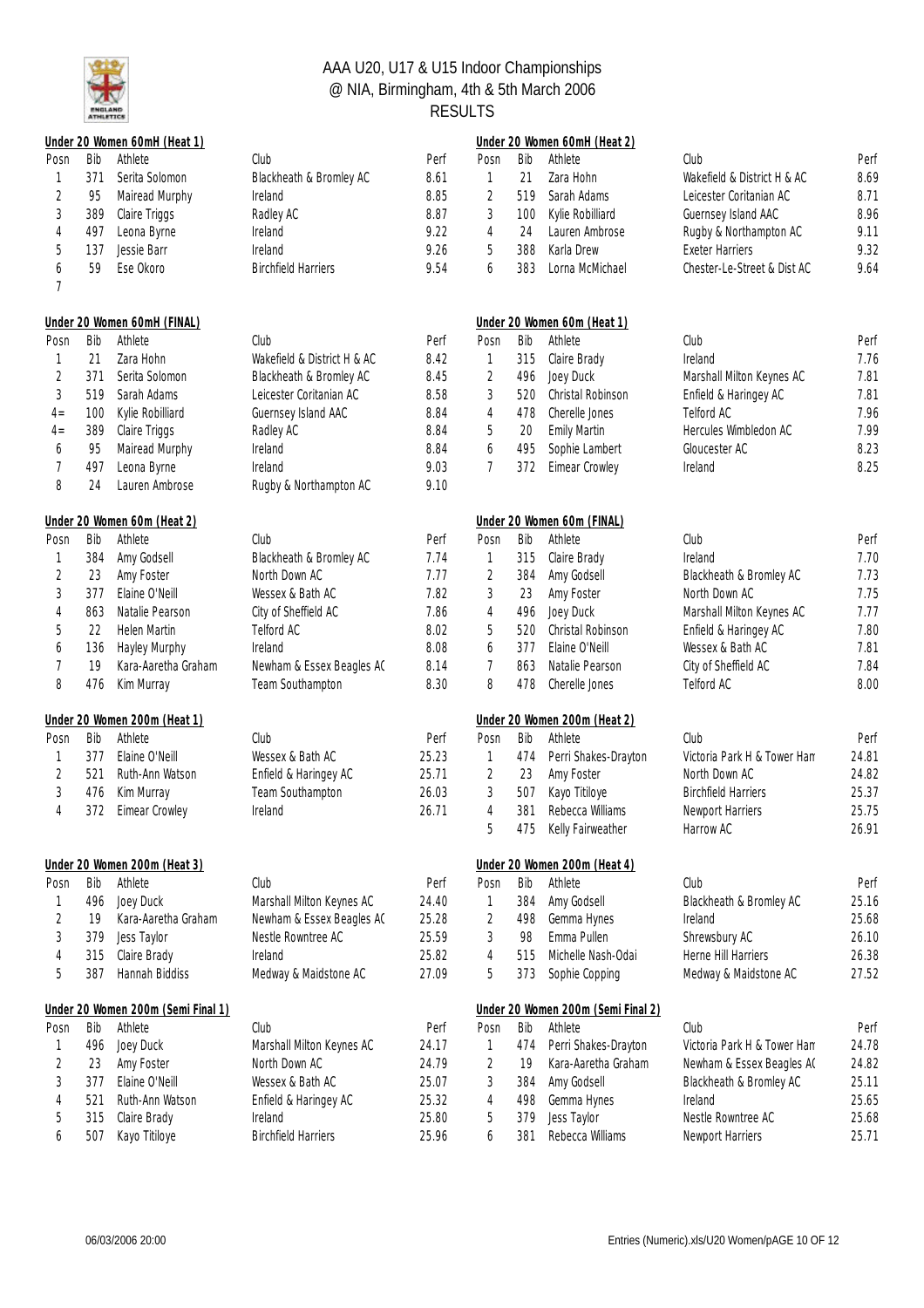

|                |      | Under 20 Women 200m (FINAL)        |                             |            |                |      |                                    |                             |          |
|----------------|------|------------------------------------|-----------------------------|------------|----------------|------|------------------------------------|-----------------------------|----------|
| Posn           | Bib  | Athlete                            | Club                        | Perf       |                |      |                                    |                             |          |
| 1              | 496  | Joey Duck                          | Marshall Milton Keynes AC   | 24.24      |                |      |                                    |                             |          |
| $\overline{2}$ | 23   | Amy Foster                         | North Down AC               | 24.73      |                |      |                                    |                             |          |
| 3              | 474  | Perri Shakes-Drayton               | Victoria Park H & Tower Ham | 24.81      |                |      |                                    |                             |          |
| 4              | 19   | Kara-Aaretha Graham                | Newham & Essex Beagles AC   | 24.93      |                |      |                                    |                             |          |
| 5              | 377  | Elaine O'Neill                     | Wessex & Bath AC            | 25.54      |                |      |                                    |                             |          |
|                |      | Under 20 Women 400m (Heat 1)       |                             |            |                |      | Under 20 Women 400m (Heat 2)       |                             |          |
| Posn           | Bib  | Athlete                            | Club                        | Perf       | Posn           | Bib  | Athlete                            | Club                        | Perf     |
| 1              | 634  | Tara Bird                          | Woodford Green & Essex Lac  | 59.27      | 1              | 750  | Emma Cloggie                       | Banchory - Stonehaven AC    | 57.23    |
| 2              | 769  | Georgina Neame                     | Basingstoke & Mid Hants AC  | 60.13      | 2              | 1047 | Kayleigh Harper                    | <b>Bath University</b>      | 60.03    |
| $\sqrt{3}$     | 865  | Laura Chambers                     | Altrincham & Timperley      | 60.18      | 3              | 99   | Lana Taylor                        | Derby AC                    | 61.41    |
| 4              |      | 1050 Hayley Ramos-Gonzalez         | Woodford Green & Essex Lac  | 61.16      | $\overline{4}$ | 1038 | Vicky Lawrence                     | Swindon Harriers            | 62.46    |
| 5              | 759  | Jayne Moulding                     | Louth AC                    | 62.88      | 5              | 1054 | Emily Jones                        | Eastbourne Rovers AC        | 64.37    |
|                |      | Under 20 Women 400m (Heat 3)       |                             |            |                |      | Under 20 Women 400m (Heat 4)       |                             |          |
| Posn           | Bib  | Athlete                            | Club                        | Perf       | Posn           | Bib  | Athlete                            | Club                        | Perf     |
| 1              | 749  | Mairead Deevy                      | Ireland                     | 59.13      | 1              |      | 1046 Ashleigh Kennedy              | Lasswade AAC                | 58.37    |
| 2              |      | 1022 Clare McSweeney               | Ireland                     | 59.28      | 2              | 1051 | Rhianne Jones                      | Newport Harriers            | 58.82    |
| 3              | 387  | Hannah Biddiss                     | Medway & Maidstone AC       | 61.74      | 3              | 374  | Laura Arblaster                    | Guernsey Island AAC         | 59.83    |
| 4              | 1041 | Leanne Brown                       | Sale Harriers Manchester    | 64.38      | 4              | 383  | Lorna McMichael                    | Chester-Le-Street & Dist AC | 62.48    |
| 5              |      | 1056 Kate Would                    | Derby AC                    | 65.89      | 5              | 1167 | Catherine Dudbridge                | Hyndburn AC                 | 64.33    |
|                |      | Under 20 Women 400m (Heat 5)       |                             |            |                |      | Under 20 Women 400m (Semi Final 1) |                             |          |
| Posn           | Bib  | Athlete                            | Club                        | Perf       | Posn           | Bib  | Athlete                            | Club                        | Perf     |
| 1              |      | 1188 Justine Kinney                | Royal Sutton Coldfield      | 61.05      | 1              | 750  | Emma Cloggie                       | Banchory - Stonehaven AC    | 56.22    |
| $\overline{2}$ |      | 1133 Louisa Williams               | City of Sheffield AC        | 61.08      | 2              | 1022 | Clare McSweeney                    | Ireland                     | 57.04    |
| 3              | 758  | Corin Reynolds                     | Havant AC                   | 62.27      | 3              | 1051 | Rhianne Jones                      | Newport Harriers            | 57.52    |
| 4              | 748  | Lucy Spray                         | Mansfield H                 | 63.12      | 4              | 865  | Laura Chambers                     | Altrincham & Timperley      | 60.50    |
| 5              |      | 1166 Nicola Barnes                 | Hyndburn AC                 | 64.03      | 5              | 99   | Lana Taylor                        | Derby AC                    | 62.26    |
| 6              |      |                                    |                             |            | 6              | 383  | Lorna McMichael                    | Chester-Le-Street & Dist AC | 63.30    |
|                |      | Under 20 Women 400m (Semi Final 2) |                             |            |                |      | Under 20 Women 400m (FINAL)        |                             |          |
| Posn           | Bib  | Athlete                            | Club                        | Perf       | Posn           | Bib  | Athlete                            | Club                        | Perf     |
| 1              |      | 1046 Ashleigh Kennedy              | Lasswade AAC                | 57.43      | 1              | 750  | Emma Cloggie                       | Banchory - Stonehaven AC    | 55.27    |
| $\overline{2}$ |      | 1188 Justine Kinney                | Royal Sutton Coldfield      | 57.63      | $\overline{2}$ | 749  | Mairead Deevy                      | Ireland                     | 56.97    |
| 3              |      | 1047 Kayleigh Harper               | <b>Bath University</b>      | 59.67      | 3              |      | 1188 Justine Kinney                | Royal Sutton Coldfield      | 57.35    |
| 4              |      | 374 Laura Arblaster                | Guernsey Island AAC         | 59.79      | 4              |      | 1046 Ashleigh Kennedy              | Lasswade AAC                | 57.86    |
| 5              | 387  | Hannah Biddiss                     | Medway & Maidstone AC       | 61.96      | 5              |      | 1051 Rhianne Jones                 | Newport Harriers            | 58.02    |
|                |      | 1038 Vicky Lawrence                | Swindon Harriers            | <b>DNS</b> | 6              |      | 1022 Clare McSweeney               | Ireland                     | 58.06    |
|                |      | Under 20 Women 800m (FINAL)        |                             |            |                |      | Under 20 Women 1500m (FINAL)       |                             |          |
| Posn           | Bib  | Athlete                            | Club                        | Perf       | Posn           | Bib  | Athlete                            | Club                        | Perf     |
| 1              | 766  | Carolyn Plateau                    | Radley AC                   | 02:14.73   | 1              |      | 1172 Emily Pidgeon                 | Gloucester AC               | 04:30.87 |
| 2              |      | 1168 Laura Crowe                   | Ireland                     | 02:16.24   | 2              | 761  | Ruth Senior                        | City of Norwich AC          | 04:35.57 |
| 3              | 648  | Rebecca Hall                       | Kettering Town Harriers     | 02:17.61   | 3              |      | 1143 Nicola Maddick                | Kingston Upon Hull AC       | 04:36.11 |
| 4              |      | 1023 Laura Scriven                 | Ireland                     | 02:18.03   | 4              |      | 1126 Linzi Snow                    | Woodford Green & Essex Lac  | 04:38.27 |
| 5              | 1055 | Stephanie Roe                      | Preston Harriers            | 02:18.07   | 5              | 1033 | Becky Townsend                     | Leeds City AC               | 04:40.35 |
| 6              | 1052 | Jessica Dickson                    | Cwmbran Harriers            | 02:20.63   | 6              | 1171 | Sarah Waldron                      | Gloucester AC               | 04:42.11 |
| 7              | 1127 | Alice Middleton                    | Biggleswade AC              | 02:20.94   | 7              | 1037 | Jo Harper                          | Cannock & Stafford AC       | 04:43.05 |
| 8              |      | 1053 Bethan Strange                | Cardiff AAC                 | 02:21.74   | 8              |      | 1135 Claire Tarplee                | Solihull & Small Heath AC   | 04:52.41 |